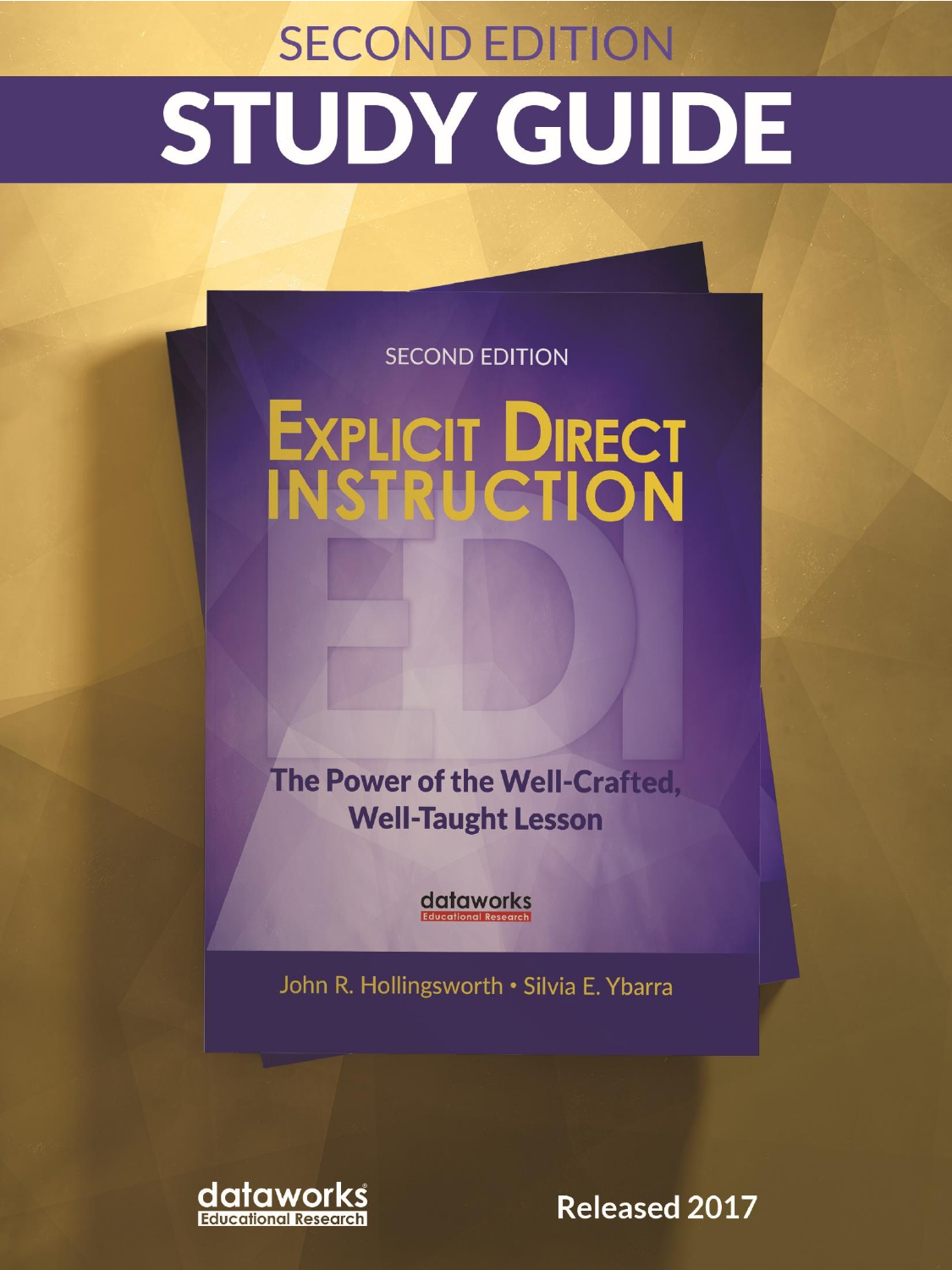# Table of Contents

| 2         |
|-----------|
| 3         |
| $4 - 6$   |
| 7         |
| $8 - 10$  |
| $11 - 12$ |
| $13 - 14$ |
| 15        |
| 16        |
| $17 - 18$ |
| $19 - 20$ |
| 21        |
| 22        |
| $23 - 24$ |
| $25 - 26$ |
| $27 - 28$ |
| 29        |
| 30        |
|           |

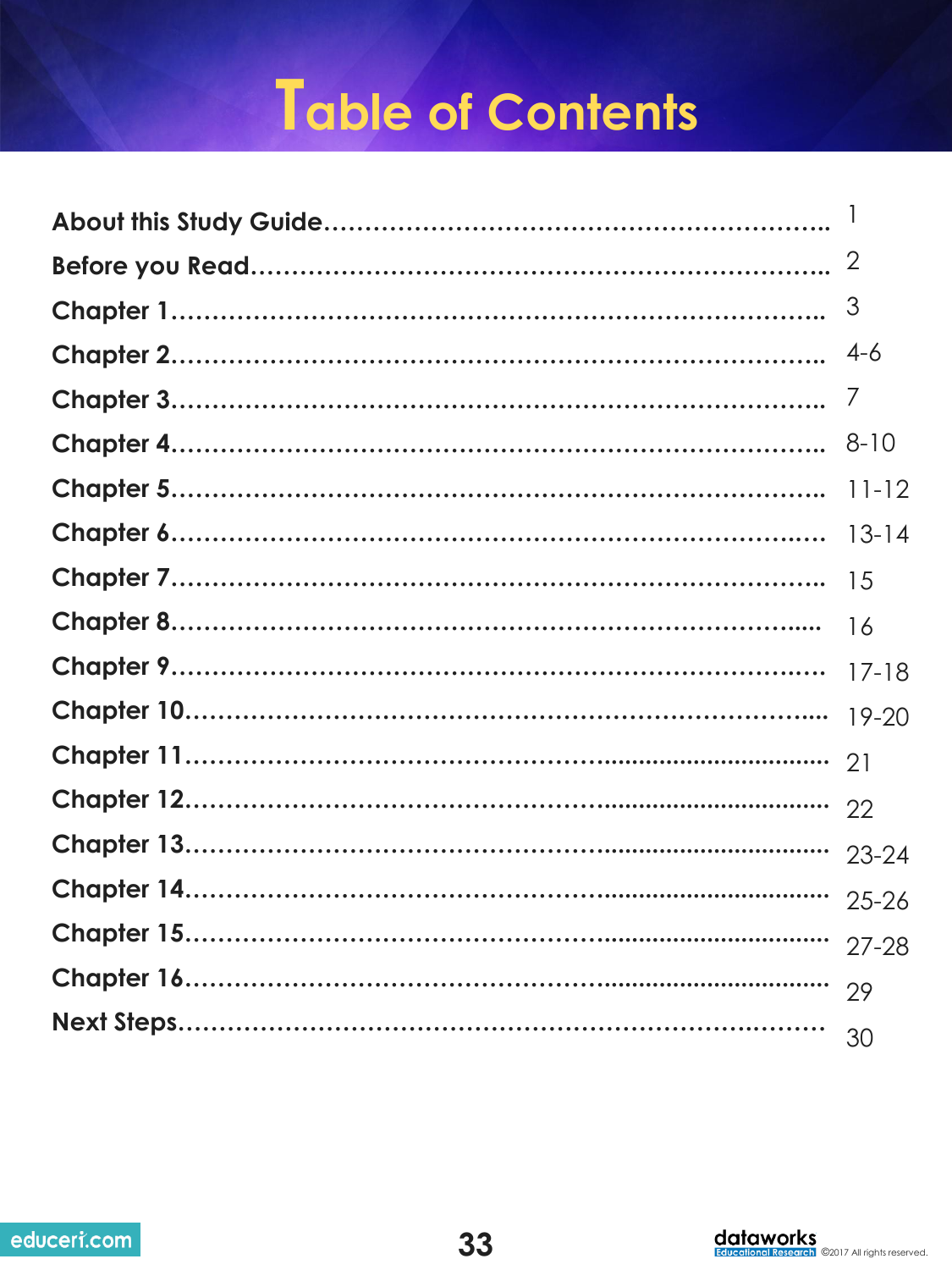### **About this Study Guide**

#### **Welcome to the Explicit Direct Instruction, 2nd Edition, Study Guide**

This Study Guide is a companion to the 2017 edition of *Explicit Direct Instruction: The Power of the Well-Crafted, Well-Taught Lesson* by John Hollingsworth and Silvia Ybarra.

Published by Corwin Press, this book builds upon the 2009 First Edition which became an educational bestseller. In fact, the authors received an award from Corwin for "Helping Educators Make the Greatest Impact."

Because of the interest in a Study Guide for the First Edition that teachers could use with their book study groups or in their professional learning communities, a Study Guide was completed and made available. Now for this new edition, Hollingsworth and Ybarra have published this companion Study Guide for it.

This Study Guide is designed to lead your staff through each chapter of the book and help to engage your team in some rich, academic discussions. It features questions to *analyze*, *activities* to explore (usually in small groups), and *looking ahead* questions to prepare for the next chapter. An index of lessons referenced in the book is included at the end of this Study Guide. It has links to our online [Educeri](http://www.educeri.com/) lesson service so you can study the lessons in real time. Check out **[Educeri](http://www.educeri.com/)** and sign up for a free 30-day trial!

The new edition contains five new chapters with classroom-tested refinements for EDI, many new teacher tips, and new classroom stories that teachers have told us they love to read! This Study Guide will help you expand your knowledge and practice of EDI to make your classrooms a place of instructional excellence!

We wish you great success with EDI,

#### **Dataworks Educational Research**

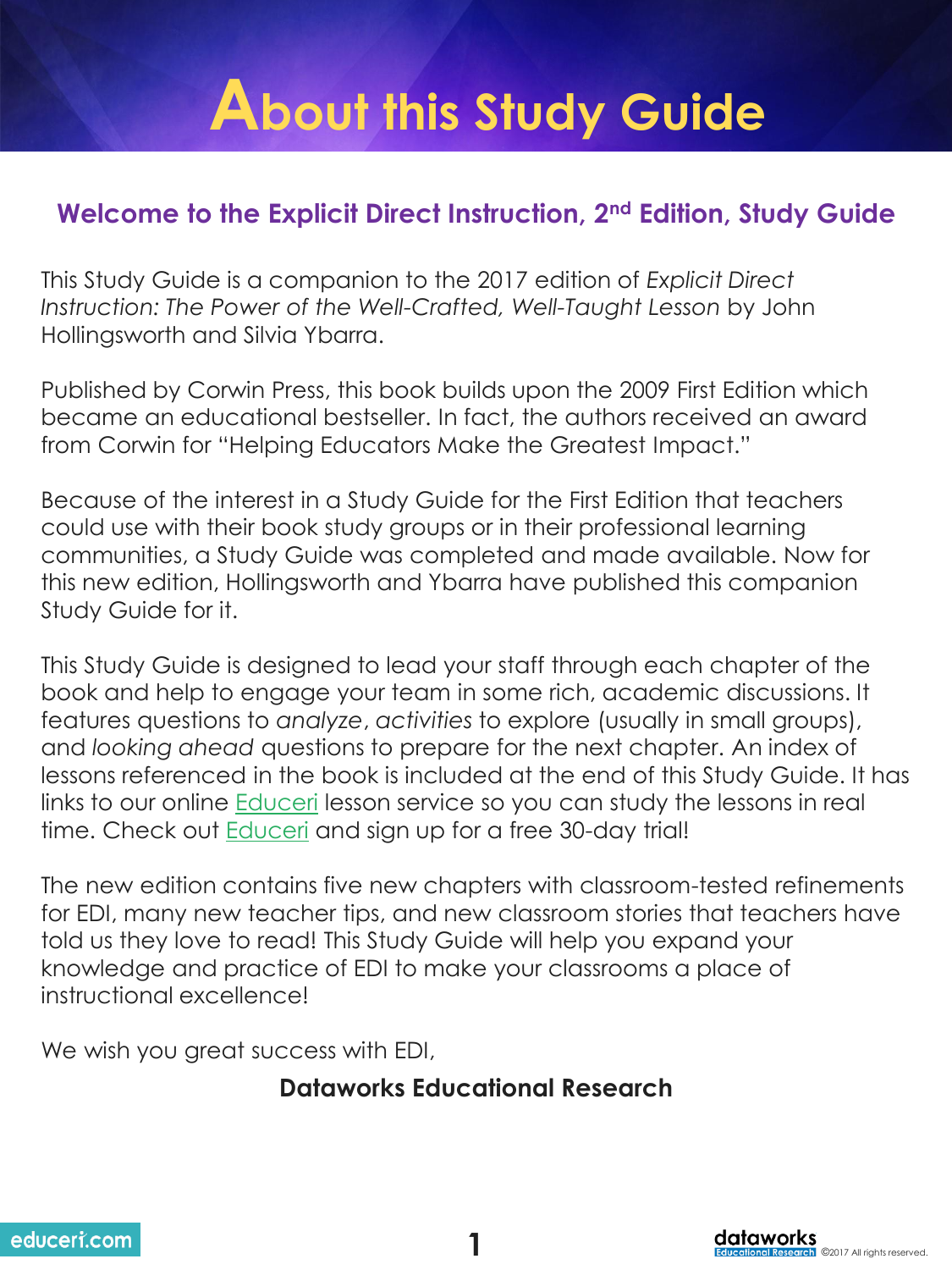### **Before You Read**

#### **Analyze**

- 1. Here is a list of the 10 biggest challenges facing education today. Choose which ones you think can be addressed in the classroom.
	-
	- o class size o student attitude & behavior
	-
	- o poverty<br>
	o government involvement<br>
	o funding o poverty<br>o family factors<br>o technology
	-
	-
- 
- o parental involvement
- o bullying o student health
- 2. What do you think is the #1 thing that needs to be done to improve education?

3. Focusing on classroom instructional methods, list three successes and three areas of need at your school site.

#### **Looking Ahead**

1. What are your expectations/connotations when you hear the phrase Explicit Direct Instruction (EDI)? Explain.

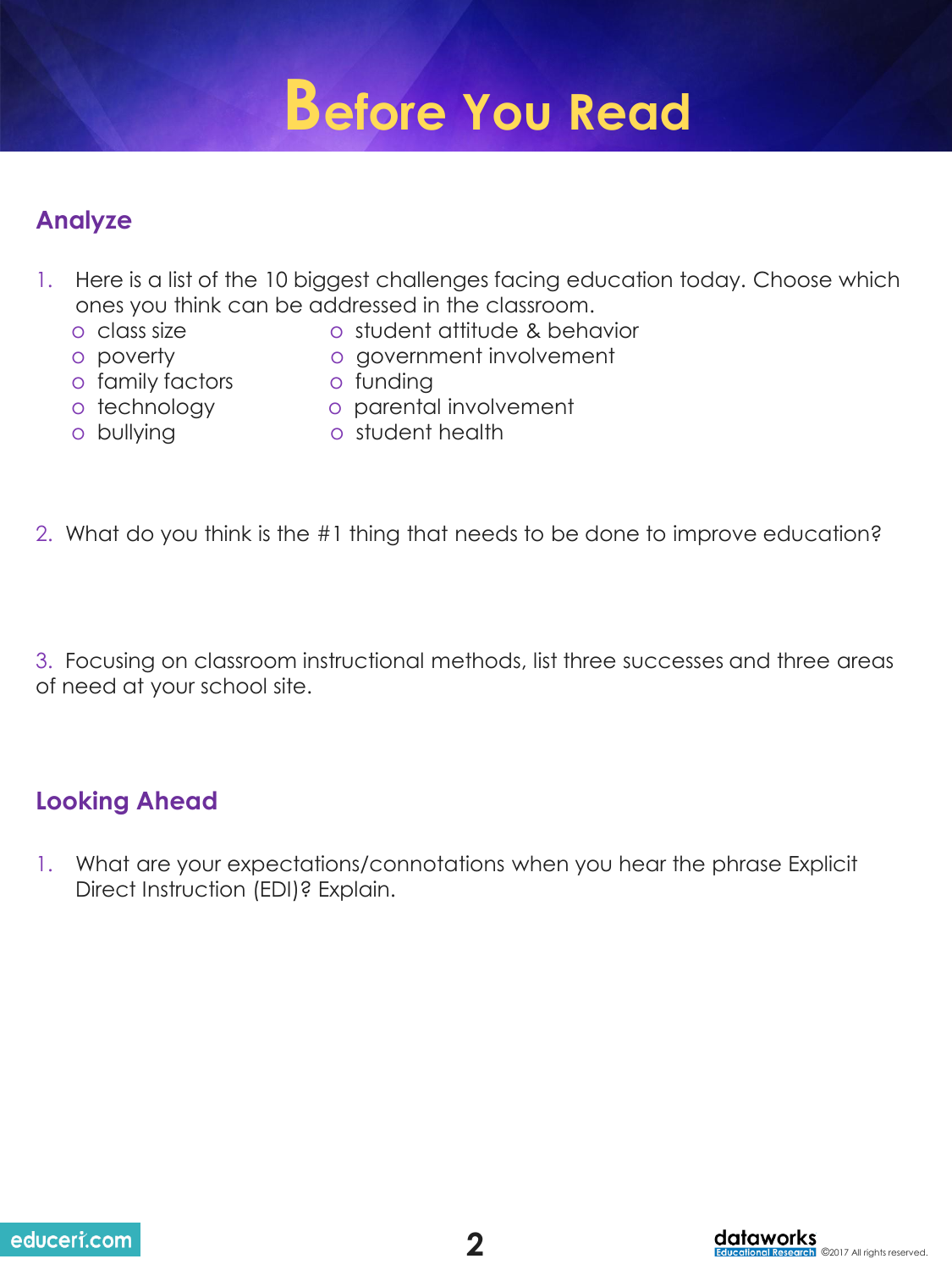# **Chapter 1 - Students Say, "I Can Do It!"**

#### **Analyze**

- 1. Describe a time when your students were not able to comprehend something. How did that make you feel? What did you do to help them?
- 2. In your own words, explain what the authors meant when they said, "It's better inputs that produce better outputs."
- 3. The authors say the key missing school activity is "a relentless focus on improving how students are taught in the classroom, the first time." They claim the answer is the well-crafted lesson. Discuss how this would make a difference in your school.
- 4. If you are using Common Core at your school, what instructional changes have you made since you've started using the new standards? What curriculum changes have you made?

#### **Looking Ahead**

1. Before reading the next chapter, describe the instructional approach you were trained to use in college? List a few of the strategies you were taught to use.

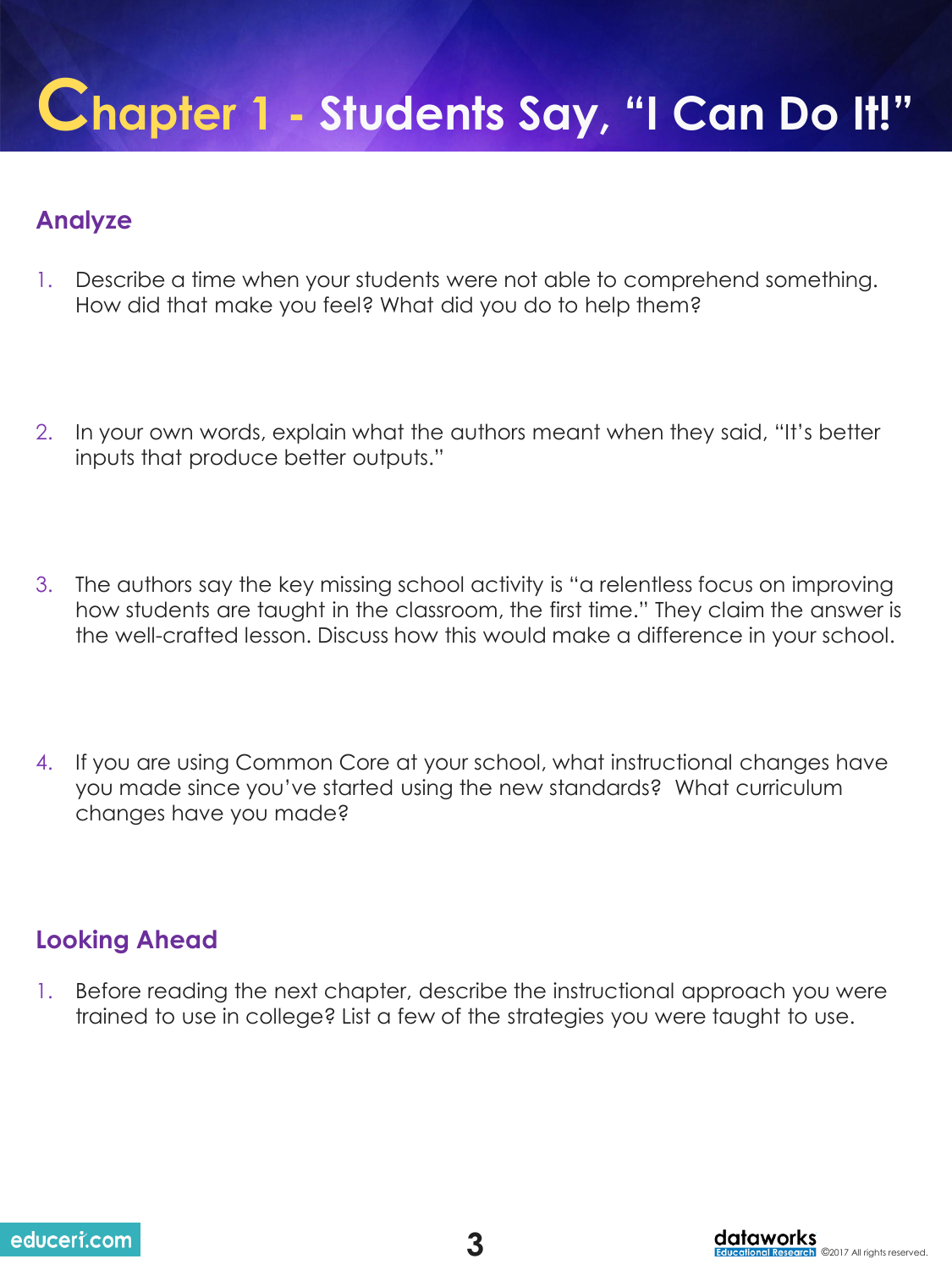#### **Chapter 2 -** *What is Effective Instruction?***Are Some Approaches Better Than Others?**

#### **Analyze**

- 1. The authors say it is important to promote talent development instead of talent discovery. Explain why you agree or disagree with that idea.
- 2. As a teacher, how do you cover all of the standards and still take the appropriate time to insure that students are really learning the information you present?

3. Does your school have a pre-determined instructional approach? If so, what is it?

- 4. Which educational philosophy do you tend to use more often? Direct instruction or inquiry? Why?
- 5. What does the research suggest when teaching new content to novices? Why do you think this approach is found to be most effective?



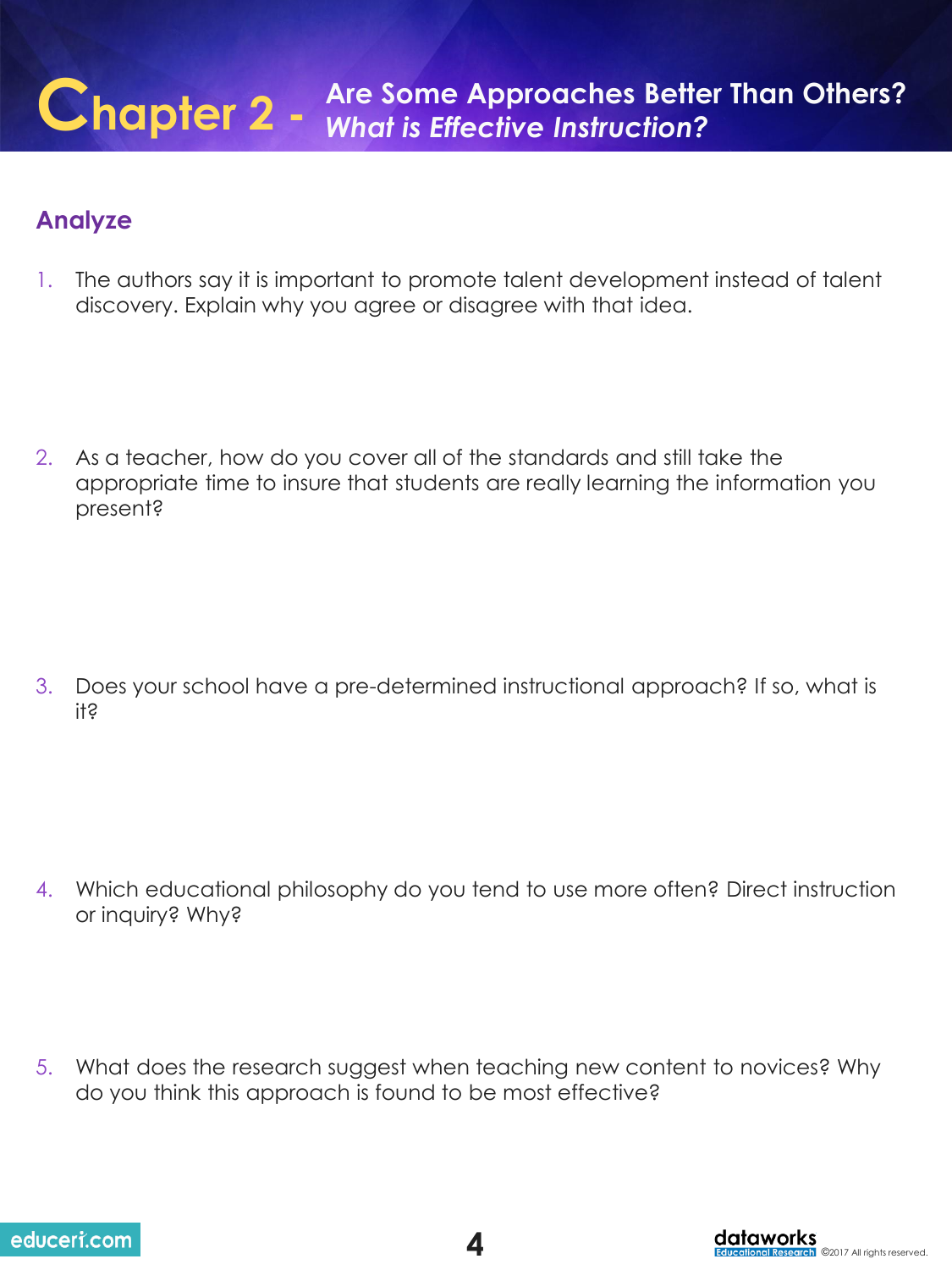#### **Chapter 2 - Are Some Approaches Better Than Others?**  *What is Effective Instruction?*

#### **Analyze (cont.)**

- 6. The authors say that teacher-centered lessons are best for new learning, while group work and projects should be used to practice what students have already been taught. Do you agree and what is the ratio of new learning to group work in your class?
- 7. The authors say that Rosenshine & Stevens have identified nine teacher behaviors (pp. 12-13) that characterize good lessons. How many of these do you currently use in your classroom?

#### **Activity**

- 1. The authors give five criteria for an effective instructional approach (p. 10). Rate your class (on a scale of 1 to 5, 5 being excellent) on each criterion, and then discuss.
	- **1. 2. 3. 4.**  1 1 1 1 2 2 2 2 3 3 3 3 4 4 4 4 5 5 5 5
	- **5.** 1 2 3 4 5
- 2. On a graphic organizer, analyze how much time you spent on various classroom activities during one week. Use these categories: Delivering new content, Independent practice work (such as worksheets), small group work, organizational activities, assessments, other.

| Developing New<br>Content | Independent<br>Practice | <b>Small Group Work</b> | Organizational<br><b>Activities</b> | <b>Assessments</b> |
|---------------------------|-------------------------|-------------------------|-------------------------------------|--------------------|
|                           |                         |                         |                                     |                    |
|                           |                         |                         |                                     |                    |
|                           |                         |                         |                                     |                    |

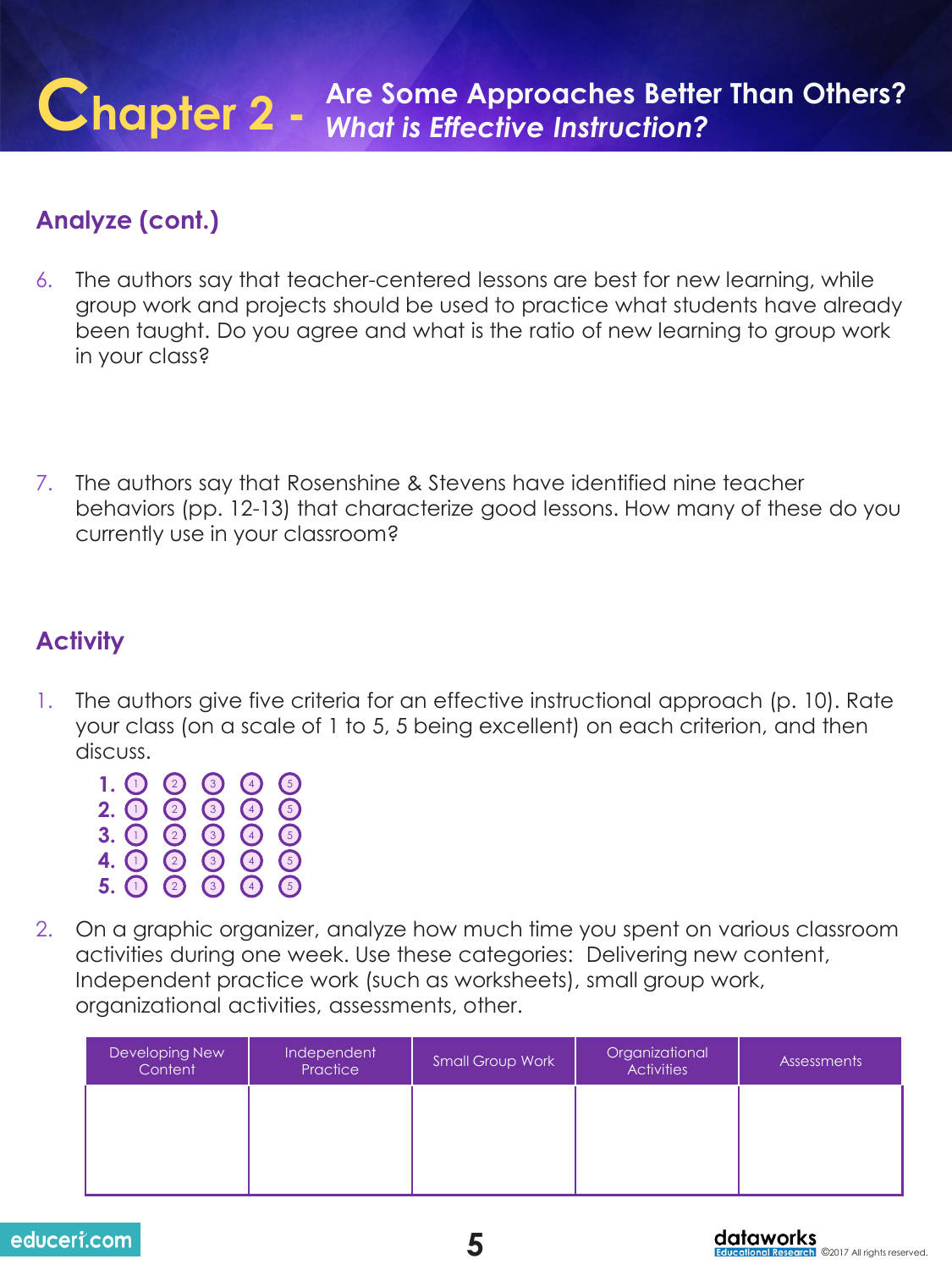#### **Chapter 2 - Are Some Approaches Better Than Others?**  *What is Effective Instruction?*

#### **Looking Ahead**

- 1. The authors say EDI is metacognitive teaching. That means you know **what** all the instructional practices are, you know **when** to use them, you know **why** you use them, and you know the **expected results** of using them. How do you think that could make a difference in your teaching?
- 2. EDI involves both lesson design and lesson delivery strategies. Why do you think teachers have to consider both?



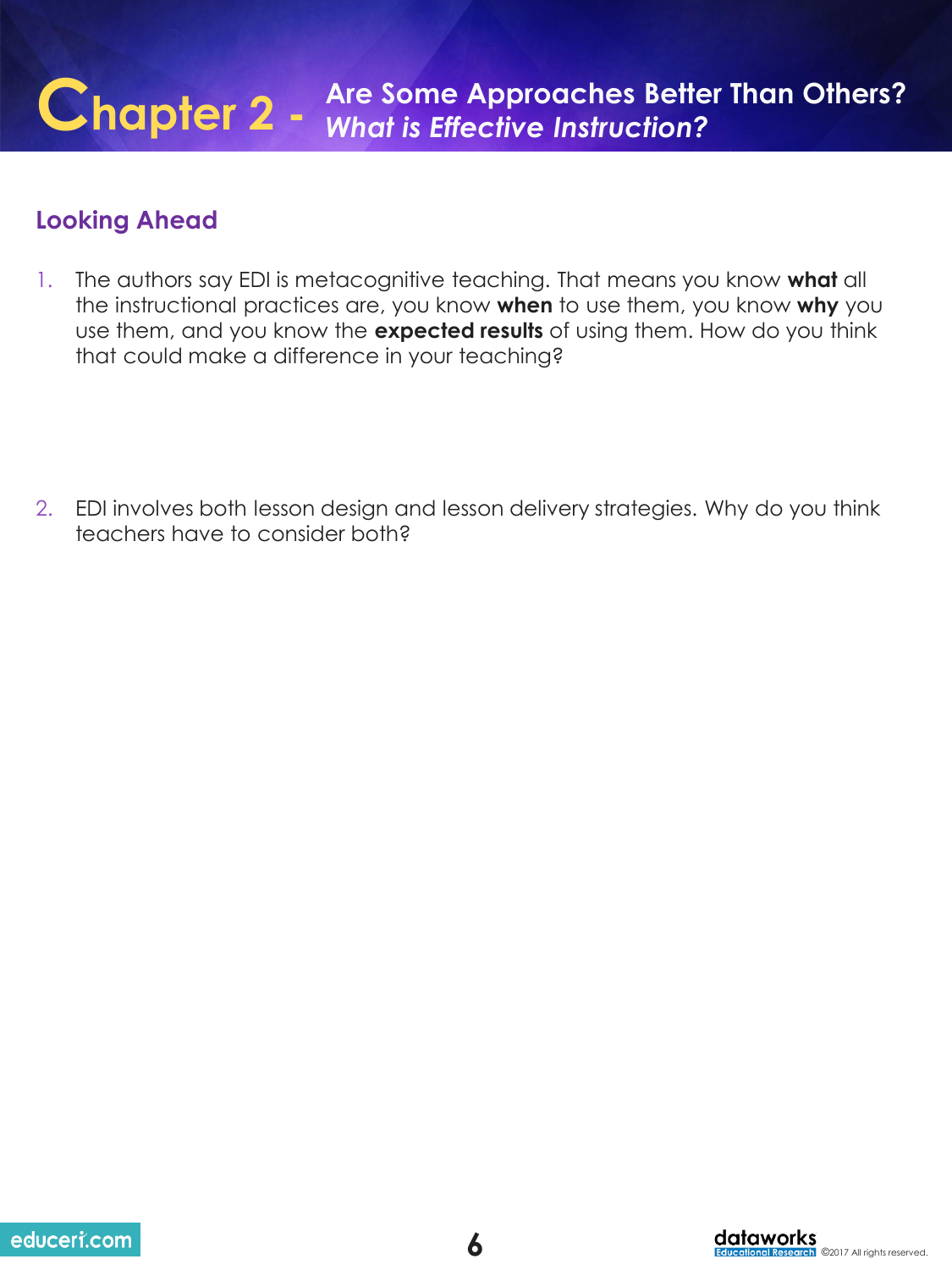#### **Chapter 3 - Good Instruction is Always Good Instruction:** *An Explicit Direct Instruction Overview*

#### **Analyze**

- 1. What is the difference between lesson design and lesson delivery?
- 2. The authors say that the basic principles of instruction have not changed over the years, but the strategies for helping students learn have. Do you agree? Can you think of new strategies you have adopted since you started teaching?
- 3. EDI lessons are delivered using Engagement Norms and TAPPLE. Look over the brief descriptions given here and discuss how these techniques could help your class and how much of each you already use.
- 4. What is the value of dividing vocabulary into three different types? How consistent are you in working with vocabulary in your class?

#### **Activity**

1. Take one chapter in your textbook, and analyze the defined vocabulary words to determine whether they are content, academic, or support.

#### **Look Ahead**

1. What do you think of when you hear the words student engagement?



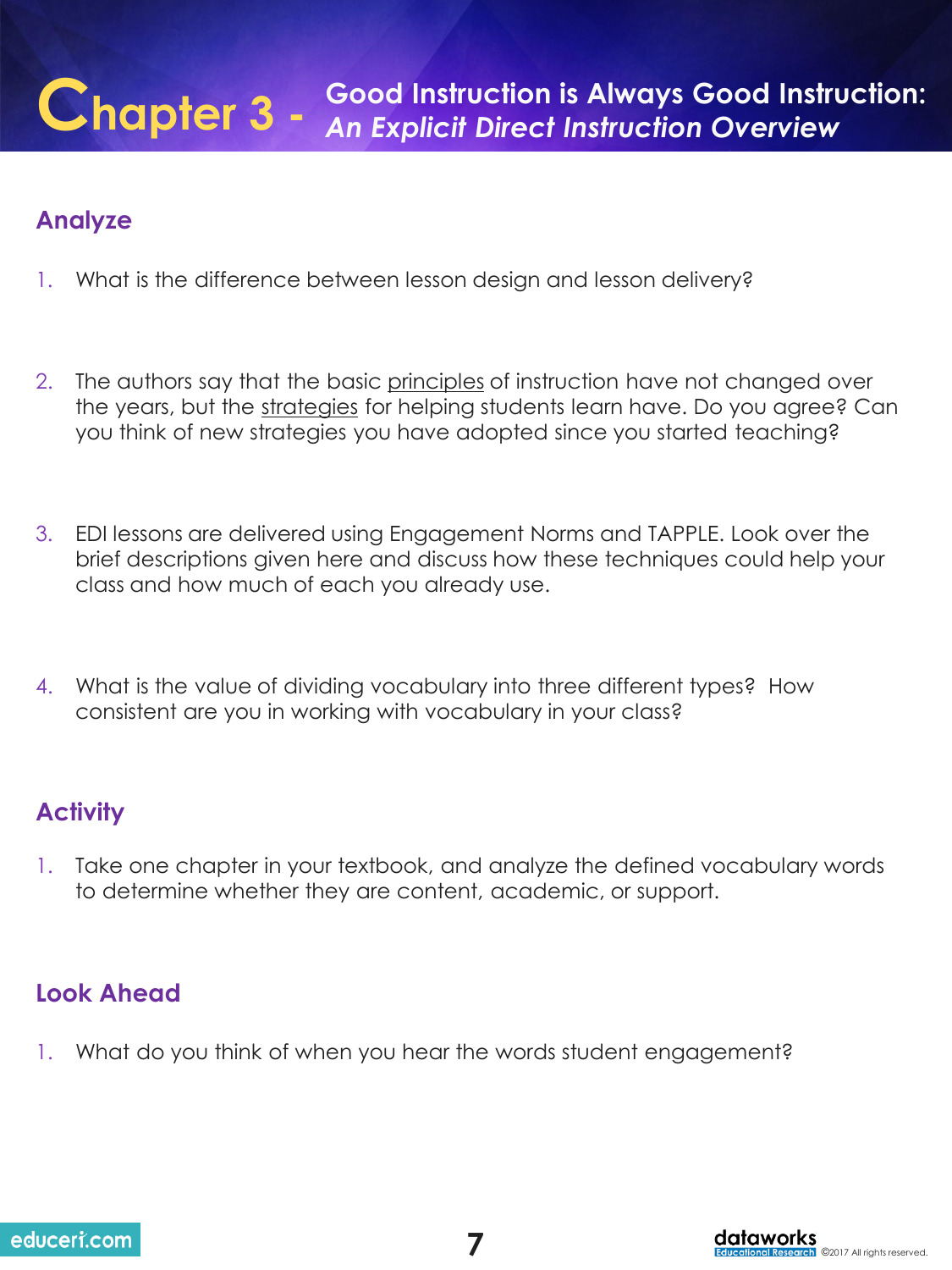#### **Chapter 4 - Creating Engaged Students:**  *Use Engagement Norms!*

#### **Analyze**

1. Student engagement can mean many things to educators. It can mean teaching an interesting topic, using strategies to motivate, using routines to mold behavior, using kinesthetic or high-tech modalities, or providing social rewards or collaboration. How does the authors' definition of engagement simplify all this? Why is "asking students to do something (usually academic)" effective? Discuss several ways you can see it being useful.

- 2. Why is tracked and choral reading a good solution to get students to read more?
- 3. What are the advantages of using text-based lessons as discussed in the first three Norms - Pronounce with me, Track with me, and Read with me?

4. Discuss how you can use text-based lessons in your class, even in math. How would you have to reorganize your room to display or use text?

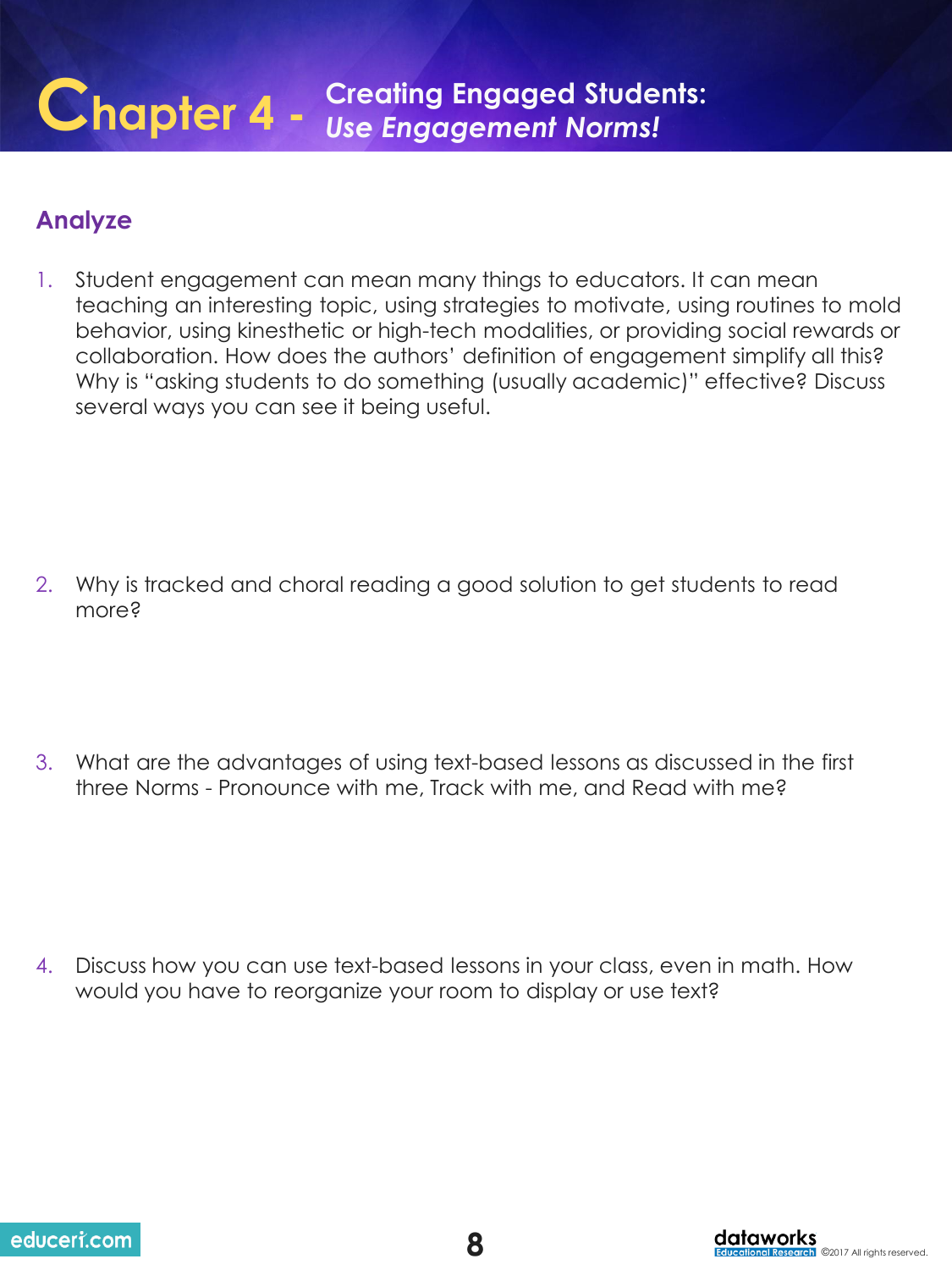#### **Chapter 4 - Creating Engaged Students:**  *Use Engagement Norms!*

- 5. What are three reasons why tracked reading is good for every class K-12? (answer: reading fluency, engagement, and word memory) Discuss how this can be good for your class.
- 6. Why are gestures important for a lesson?
- 7. What techniques for pair-shares discussed here will make it easier for you to use them?
- 8. How does an attention signal make it easier to manage pair-shares consistently?
- 9. What techniques for whiteboards will make it easier for you to use them?
- 10. Why do the authors say it's important to use complete sentences in responses?
- 11. How do sentence frames and public voice add value to the use of whiteboards?
- 12. Rank in order of importance to you the five reasons why Engagements Norms are important. Discuss amongst the group.





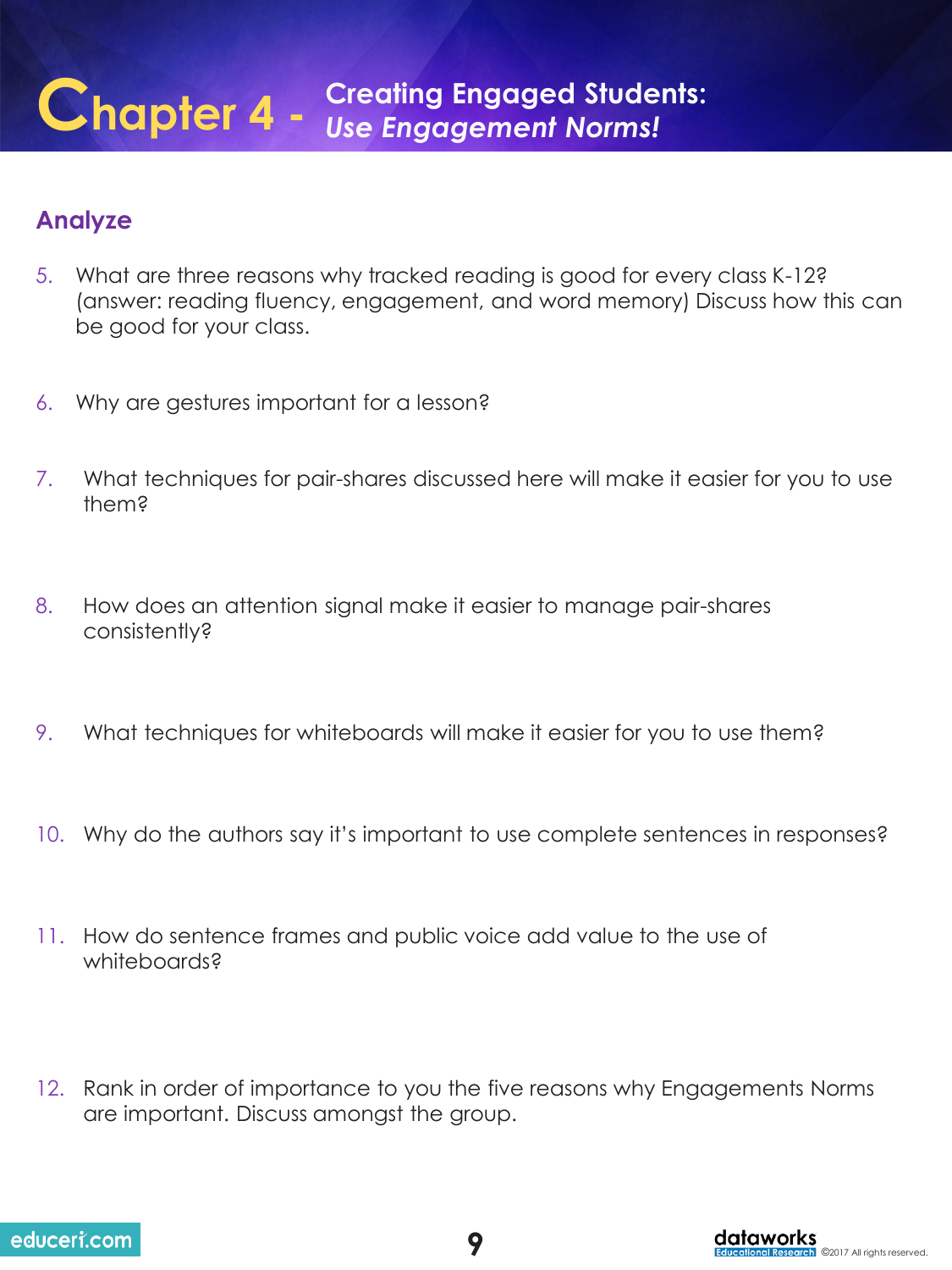#### **Chapter 4 - Creating Engaged Students:**  *Use Engagement Norms!*

#### **Activities**

- 1. On pp. 30-31, the authors list 10 different examples of concepts that they have seen gestures used for. Each person take one or two concepts and come up with a gesture for it. Demonstrate it to the group.
- 2. Then, pick a concept from something you are teaching this week, and try to come up with a gesture for it.
- 3. As a group, come up with a list of call-and-response attentions signals that could be used for your school.
- 4. Make a list of possible inserts for sheet protector whiteboards and share them with your colleagues. Or each person make one for the group.
- 5. Have a colleague monitor your class and count the number of engagements per minute that you use. You do the same for them.

#### **Look Ahead**

1. Discuss how often you check for understanding in your class?



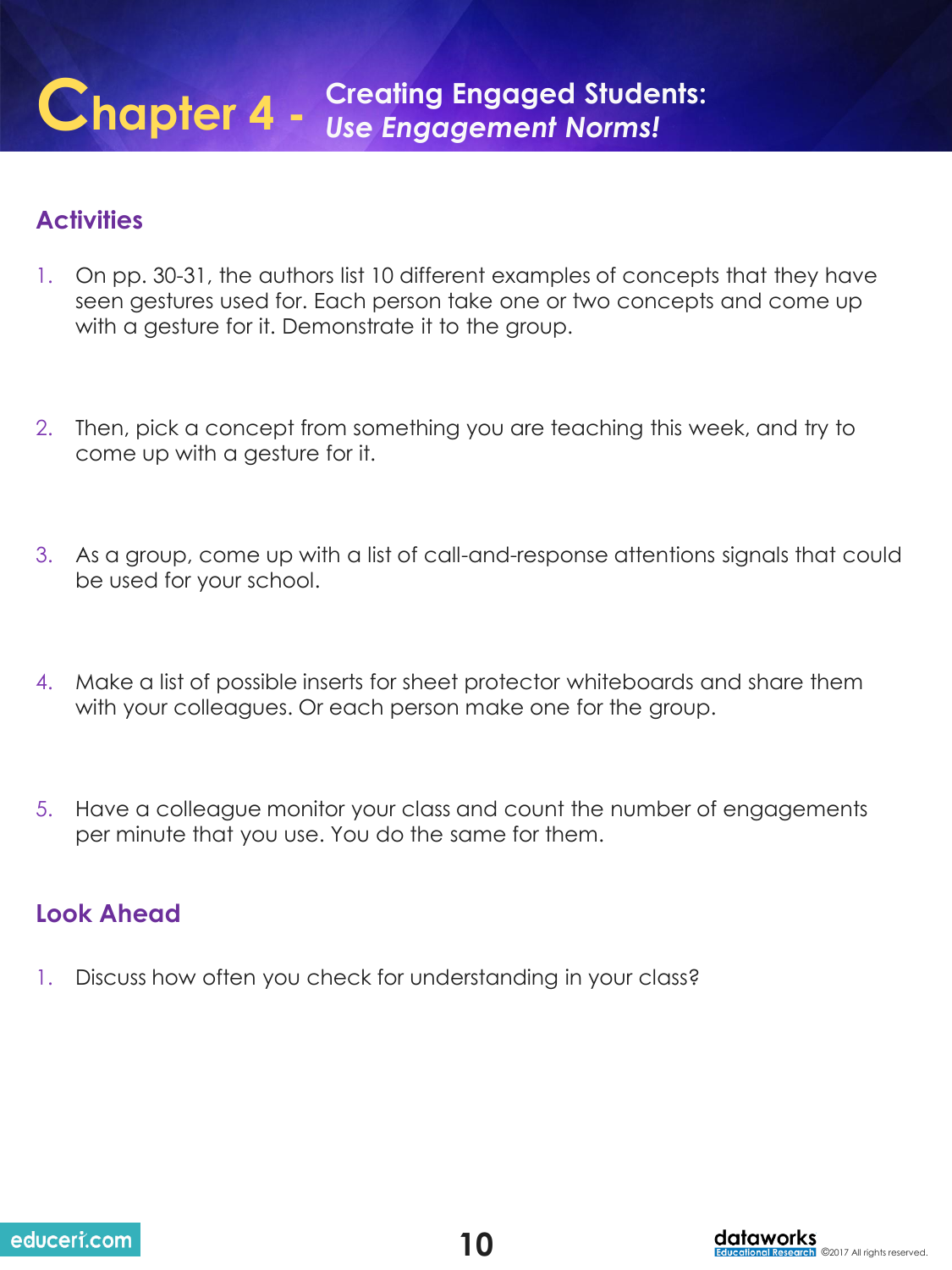#### **Chapter 5 - Is Everyone Learning?**  *Checking for Understanding*

- 1. How do you currently check for understanding? How often? In what manner?
- 2. The authors state that CFU is the "backbone of effective instruction", and that "this one strategy alone could revolutionize education" worldwide. Discuss the five reasons they give for this.
- 3. Why is it important to teach before you ask a question? Why is asking a question first not effective for the teacher or the students?
- 4. Quite often, teachers ask general questions, such as "Any questions?" "Do you understand this?" "What do you think about this character?" Why should teachers not be interested in hearing students' opinions when learning new content? What kind of questions should teachers ask?
- 5. The authors list more than 20 pair-share strategies in this chapter. Discuss which ones you would like to implement in your class.
- 6. Explain why it's not so useful to call on students who have their hands up. Why is it a good reason to use non-volunteers?



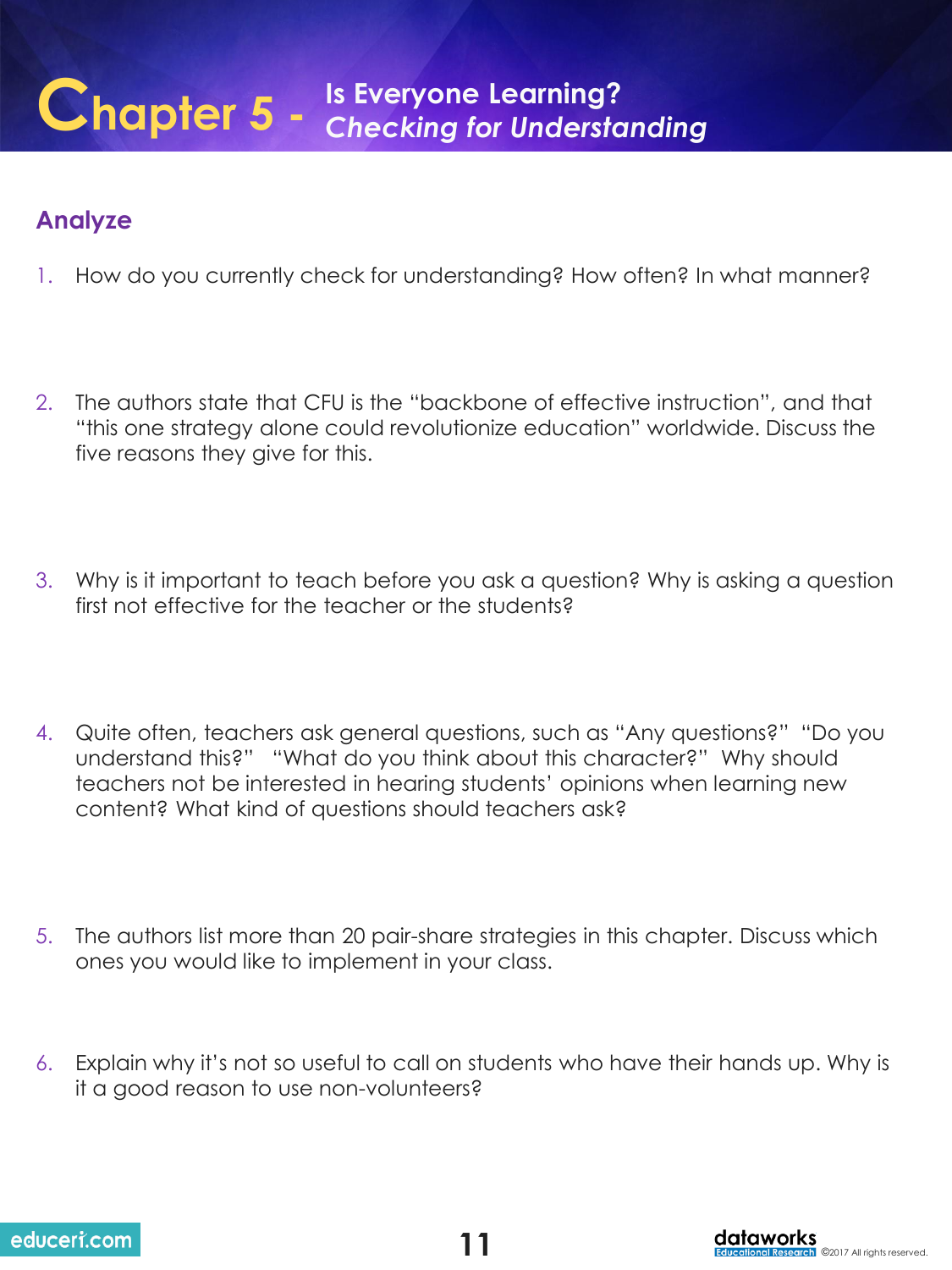#### **Chapter 5 - Is Everyone Learning?**  *Checking for Understanding*

#### **Analyze (cont.)**

7. Discuss methods of choosing non-volunteers -- popsicle sticks, digital apps, numbered rings, labeled ping pong balls, etc. Why do different teachers like each one? Which is easiest to set up?

#### **Activity**

- 1. Refer to three concepts you taught recently and write a CFU question for each one. Share with your colleagues.
- 2. Make a chart of the 15 Reasons Why Pair-Shares are Important, and then rank them in order of importance for you. Share with your colleagues.
- 3. Practice asking CFU questions amongst colleagues. One person teach a chunk of information, and then ask CFU questions of the group. Assign numbers to each person so people can be randomly chosen. This will give each person the direct experience of using and receiving effective CFUs.

#### **Look Ahead**

1. What do you do when a student has a wrong answer to your questions?

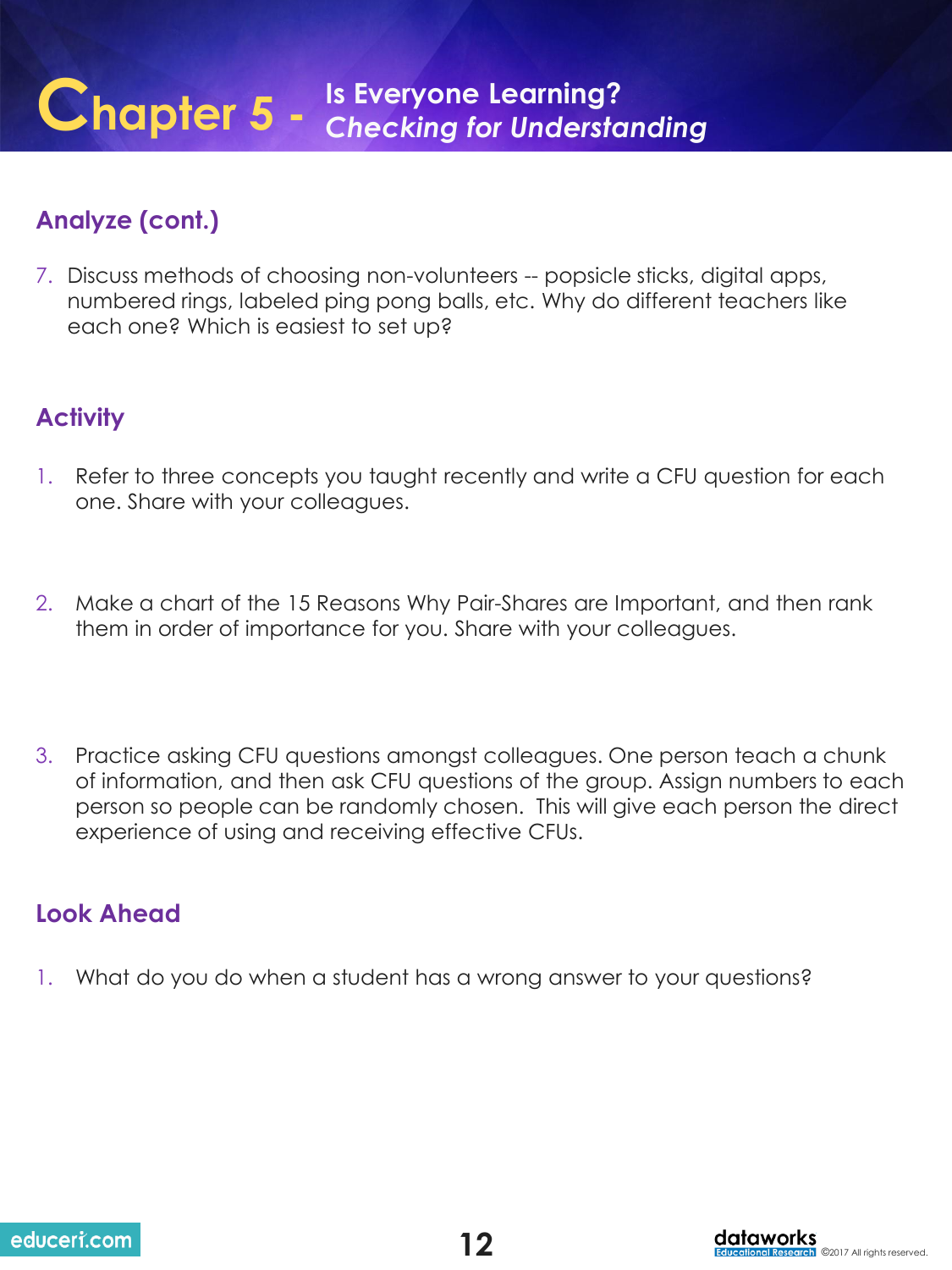#### **Chapter 6 -** *Corrective Feedback and Whiteboards* **Everyone Learns:**

- 1. Why is it not useful to aim for 100% correct answers on Checking for Understanding?
- 2. What is the difference between whole-class errors and individual student errors? What do you for each one?
- 3. Why do the authors say "Students are Never allowed not to know the answer'?
- 4. The authors provide eight strategies for corrective feedback. Rank them in the order you want to use them and discuss why.
- 5. Why is Checking for Understanding a good cognitive strategy?
- 6. Identify and discuss the five advantages to using whiteboards.

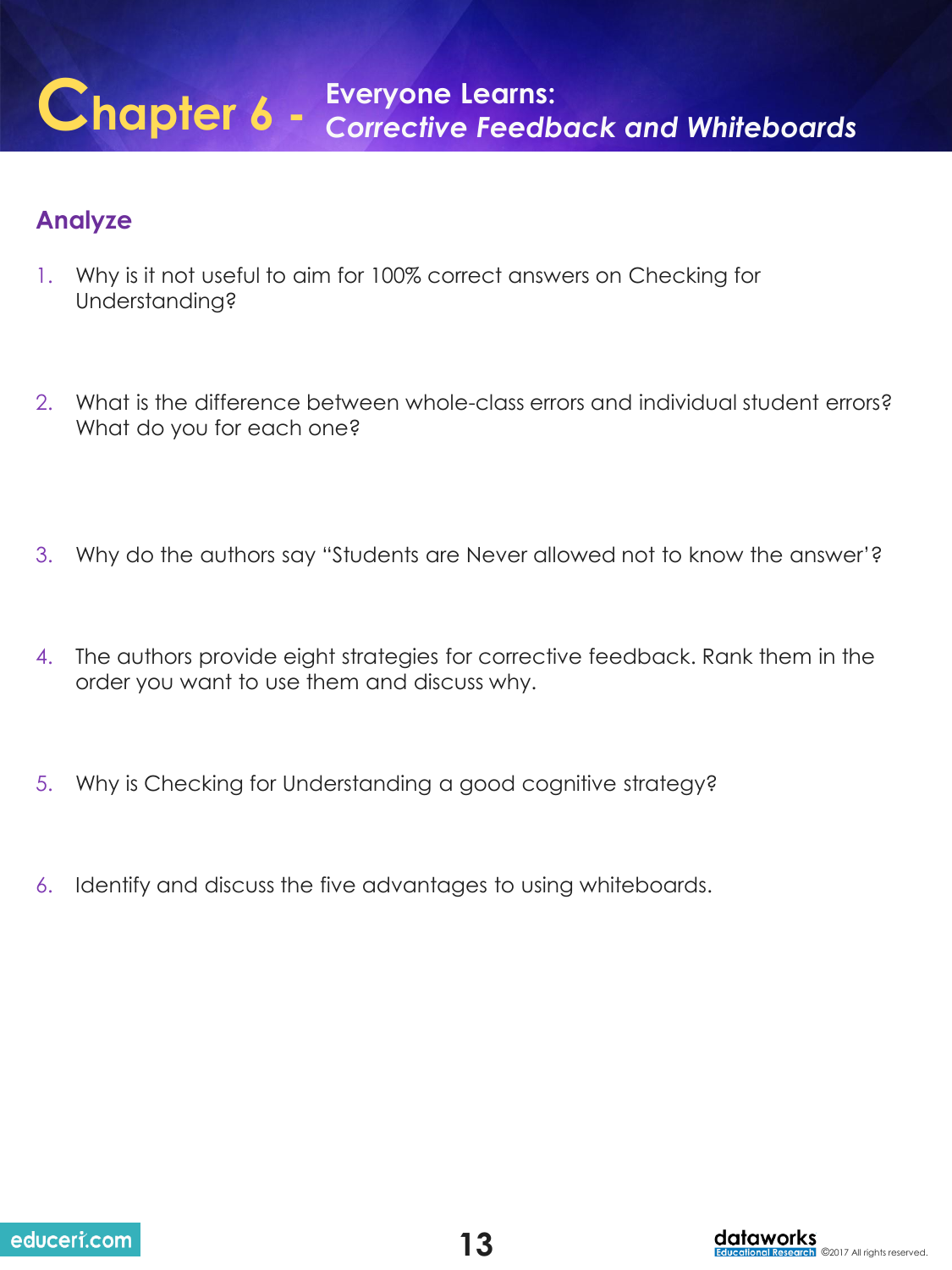#### **Chapter 6 - Everyone Learns:**  *Corrective Feedback and Whiteboards*

#### **Analyze (cont.)**

- 7. Discuss the types of questions that can be used with whiteboards -- short, math problems, sentence numbers from a paragraph, vote on a question, others.
- 8. Why do the authors call on correct answers first after using whiteboards?

#### **Activity**

1. Practice asking CFU questions again, but this time have colleagues give incorrect answers. You practice using the feedback strategies. Then, switch roles.

2. Use a whiteboard (or at least several sheets of white paper) and practice asking CFUs that can be answered with a whiteboard. Go through the whole procedure of how to ask the question, pair-share, and chin-it. each person the direct experience of using and receiving effective CFUs.

#### **Look Ahead**

1. Do you think it's important to have a clear learning objective for your lessons? Explain why or why not.

educeri.com

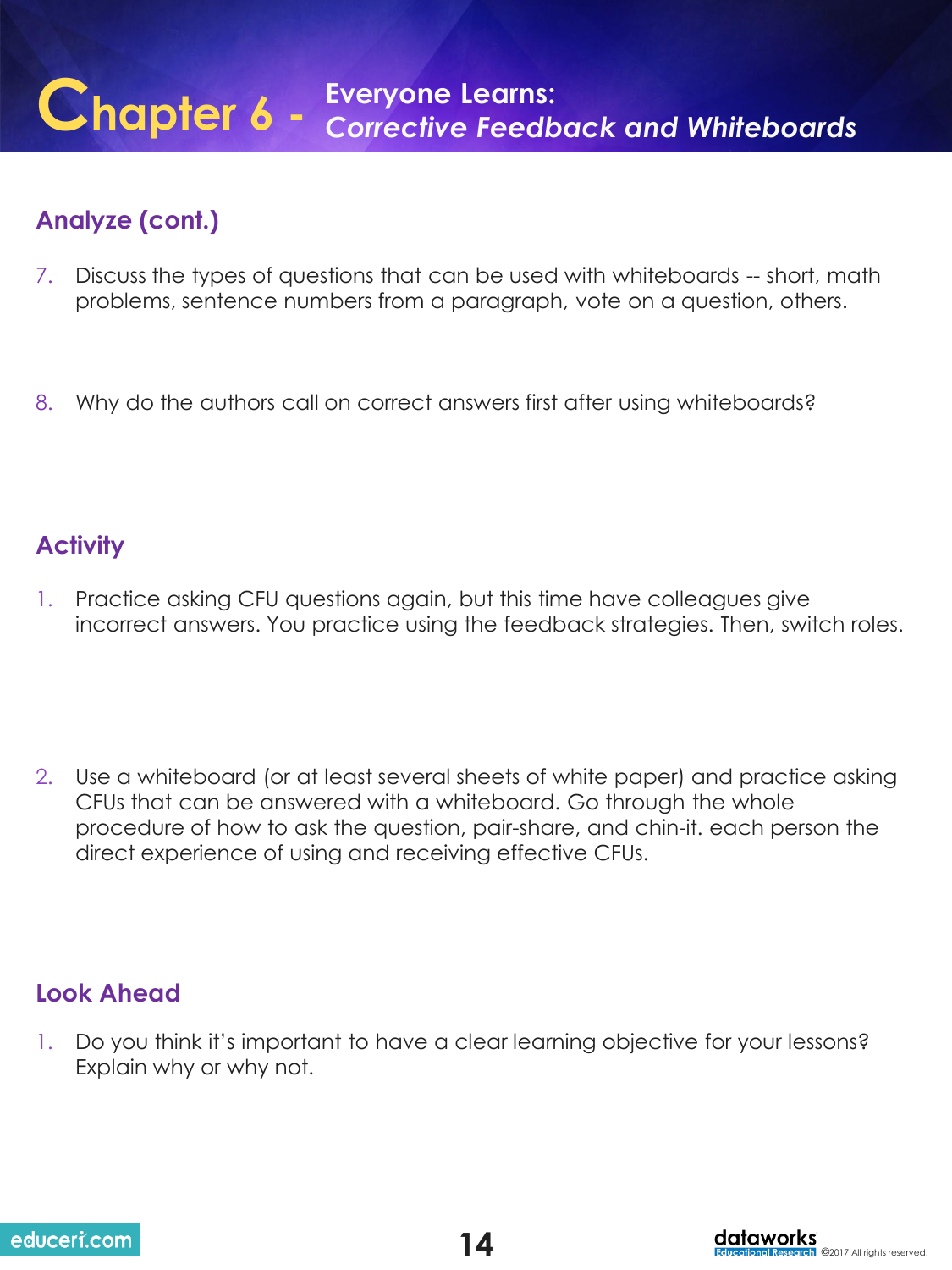#### **Chapter 7 - Establishing What Is Going To Be Taught:**  *Learning Objective*

#### **Analyze**

- 1. Explain how content standards are different from learning objectives?
- 2. Explain what Concept, Skill, and Context are in terms of a learning objective. Give examples of each.
- 3. Why is it better to teach objectives rather than standards? Why is it better to not simplify the wording of the standard in the objective?
- 4. Why do the authors believe that resources and goals don't need to be included in objectives?
- 5. Why do the authors state that every assignment must be on grade level? They say this is critical for every school.
- 6. Why is it important to present the Learning Objective to the students? How is presentation different for elementary, middle, and high school?

#### **Activity**

1. Each person should take one standard from your grade and write at least one clear learning objective from it. If you're using Common Core, compare your answers with ours in Common Core Learning Objectives booklets posted at the [Educeri.com s](educeri.com)ite.





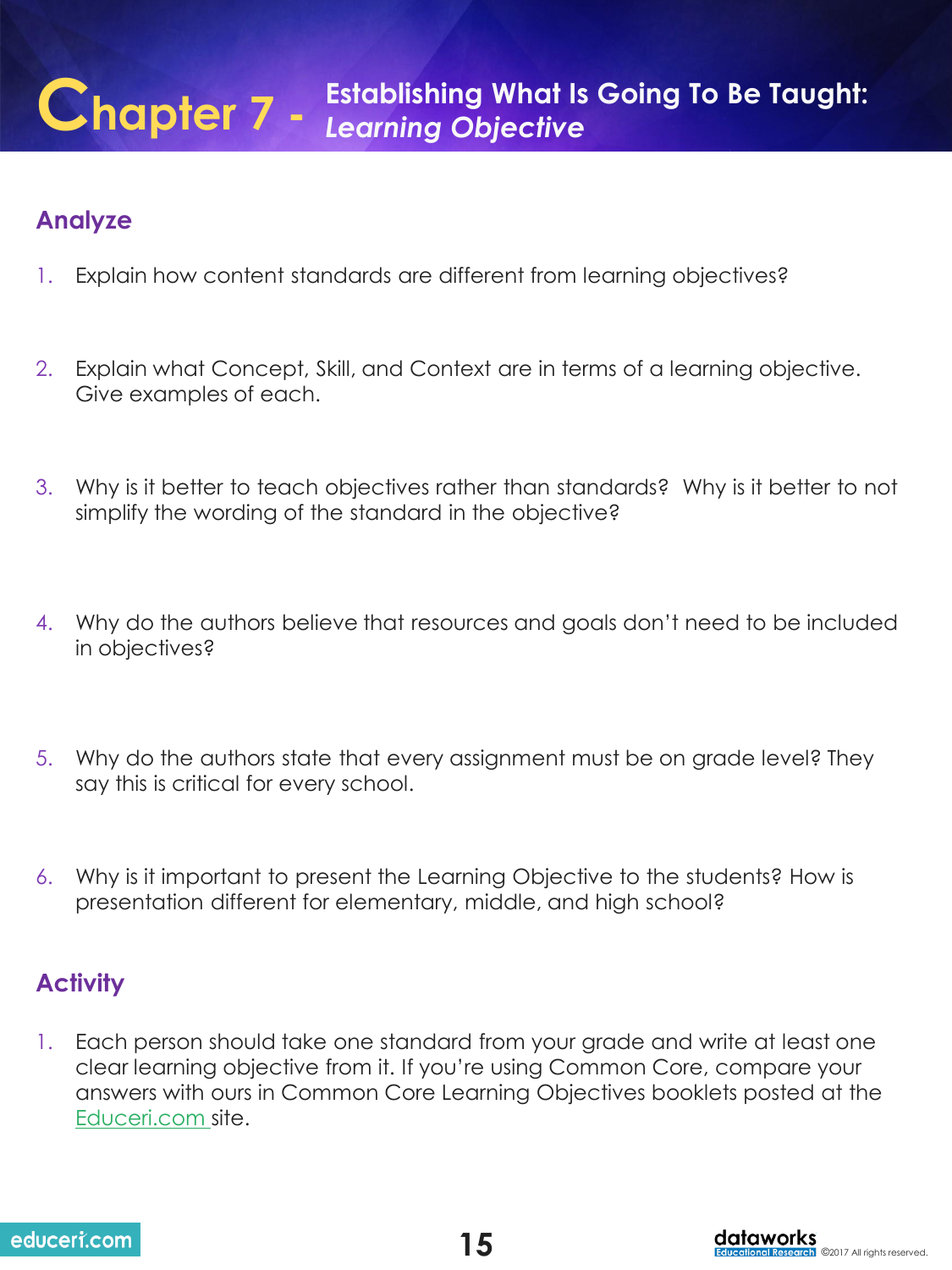#### **Chapter 8 - Connecting to What Students Already Know:**  *Activating Prior Knowledge*

#### **Analyze**

- 1. What is the purpose of APK?
- 2. What is the difference between universal experience APK and Subskill review APK?
- 3. Why should you avoid making APK a quiz? What is the subtle difference between asking about a concept and asking about a prior concept that leads up to the target concept?
- 4. Why must the teacher explain the connection to the lesson?

#### **Activity**

1. Each person take a learning objective and analyze it to determine what prior knowledge you can activate in APK. Do one that requires universal experience and one that requires subskill review.

#### **Look Ahead**

1. What is the difference between teaching a concept and a skill?

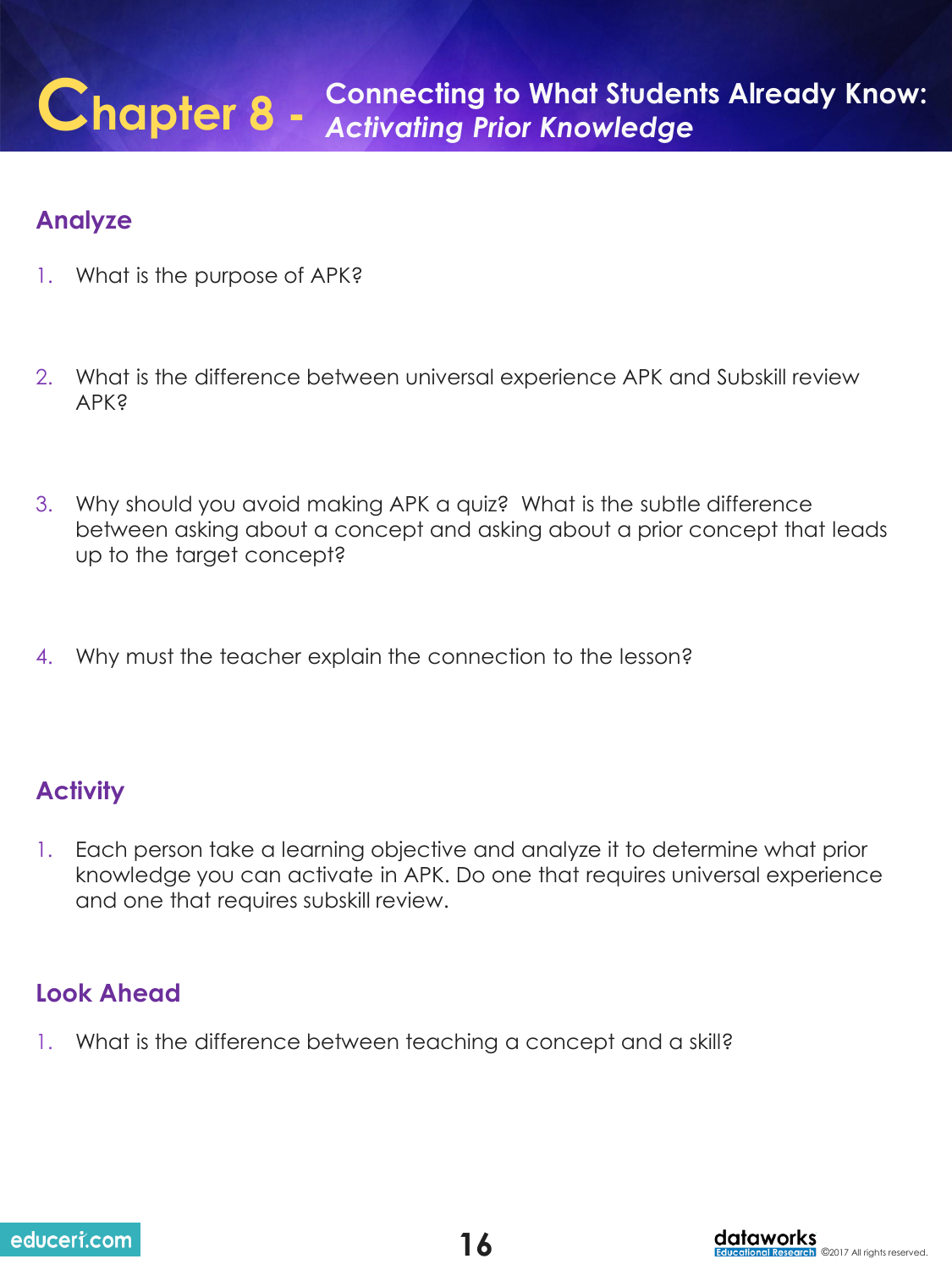#### Chapter 9 - These Are The Big Ideas: *Concept Development*

- 1. How do you identify the concepts to teach?
- 2. What is metacognitive teaching, and why is it important?
- 3. Why is Concept Development important? Why do all students need to be taught concepts?
- 4. Describe three examples of ineffective concept development.
- 5. Why is it important to have written definitions, labeled examples, and sometimes non-examples for the concept?
- 6. What is the concept hook, and why is it important?
- 7. Why should you use higher-order CFU questions rather than recall questions? What is a higher-order question?
- 8. Why should you always have key parts of Concept Development all visible on one page?



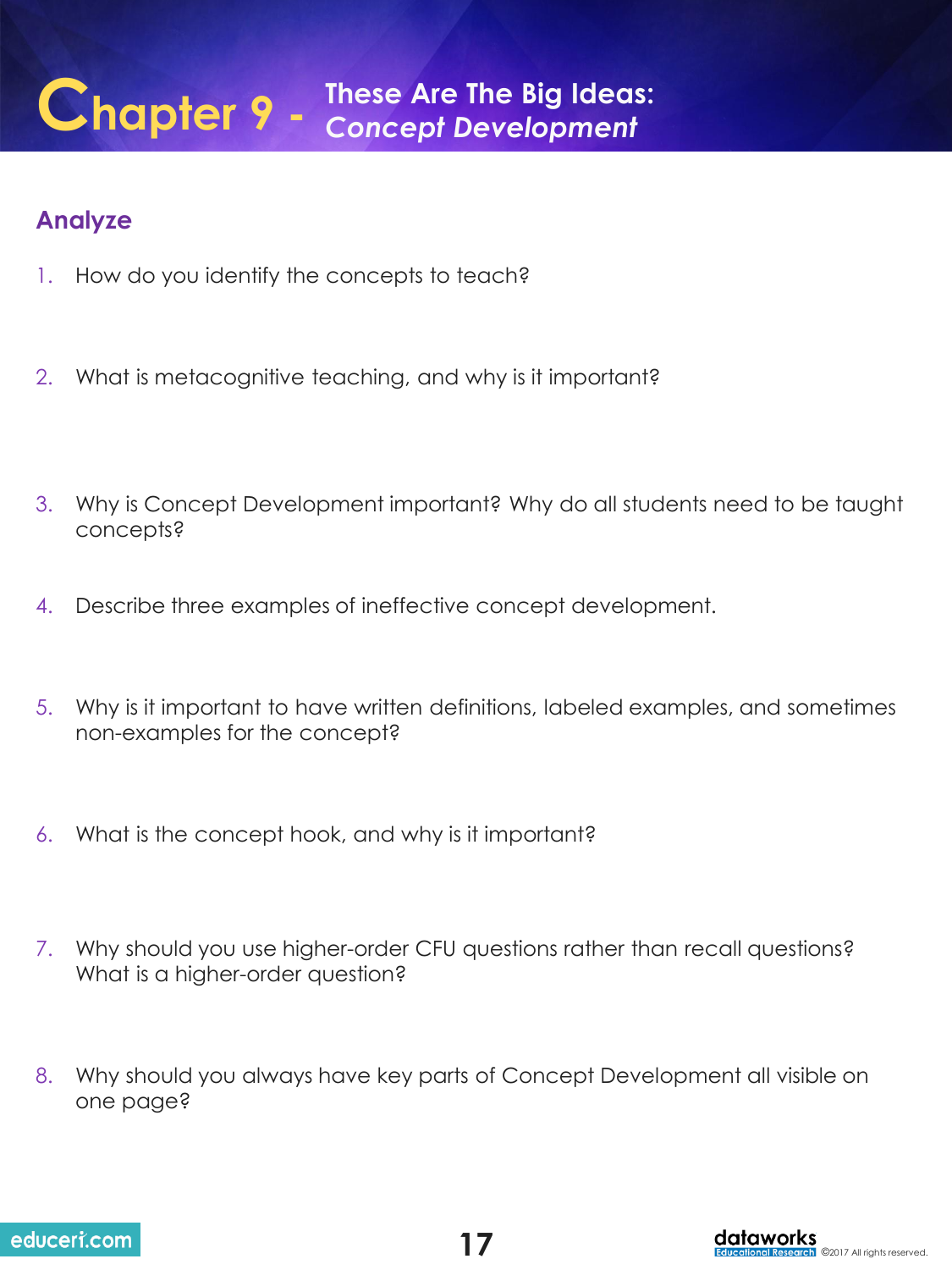#### Chapter 9 - These Are The Big Ideas **These Are The Big Ideas:**

#### **Analyze (cont.)**

- 9. What are the EDI definitions of Explaining, Modeling, and Demonstrating?
- 10. Explain why EDI is a literacy-based approach to teaching?
- 11. What does it mean to "work the page" with an EDI lesson?

#### **Activity**

- 1. Pick one textbook from your subject or grade and analyze if concept development is there and whether it is effective or not.
- 2. Go to [Educeri.com a](http://www.educeri.com/)nd pick lessons for your grade level or subject. Look at the Concept Development slides and identify the written definitions, labeled examples, non-examples (if there), and CFU questions.
- 3. Now look for the same in your current instructional materials. Can you locate these items? If not, can you add them?
- 4. Most teachers are good at Explaining. But now, find a concept from one of your lessons and practice modeling it with a colleague. Be sure to reveal your thinking as you discuss the concept.
- 5. Next, find a lesson where you can use a physical demonstration. Practice with a colleague doing the demonstration. Consider using gestures too.

#### **Look Ahead**

1. Do you believe repetition is important for learning a skill? Explain why or why not.



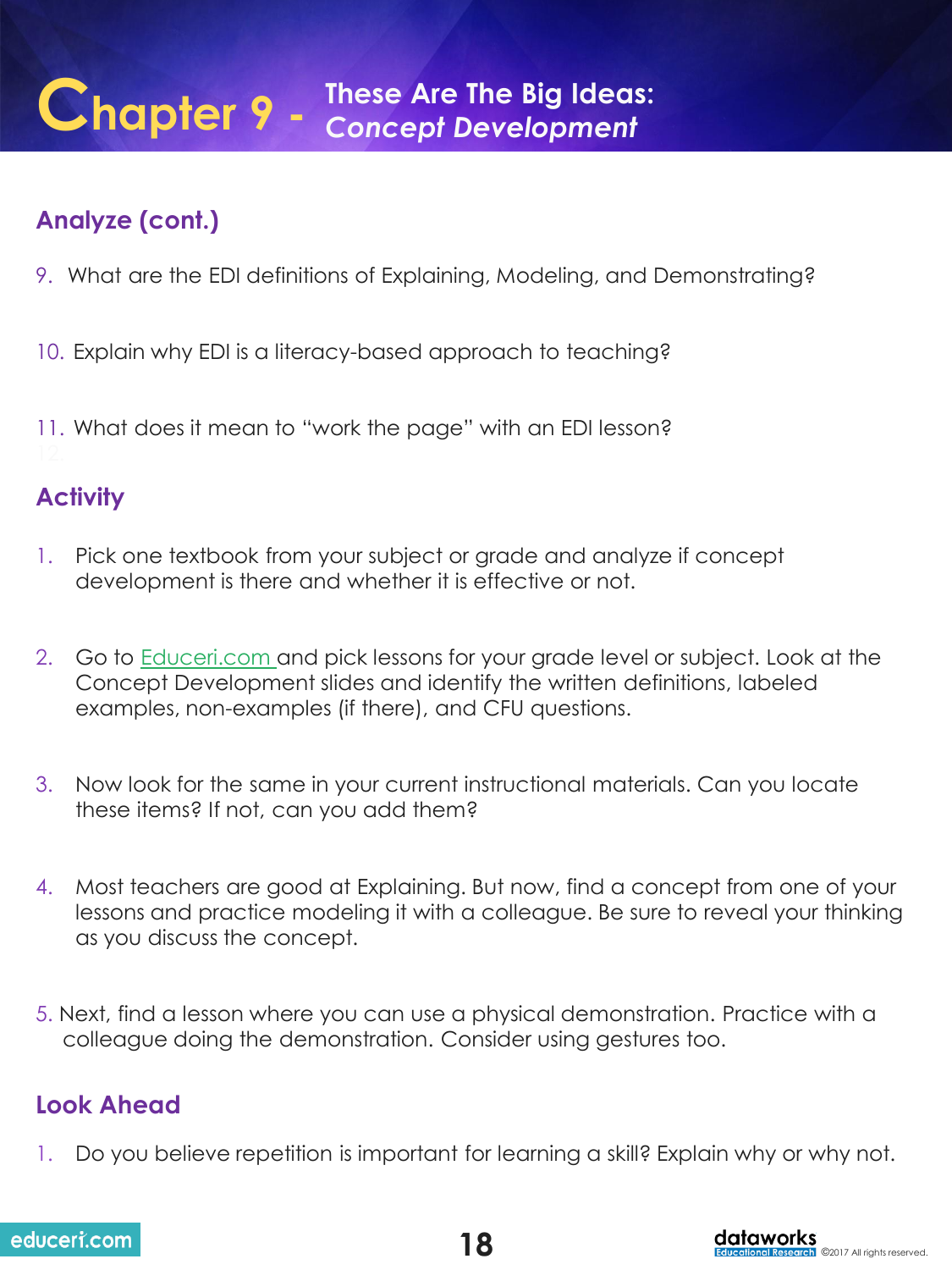#### **Chapter 10 - I'll Work a Problem First:** *Rule of Two Skill Development and Guided Practice*

- 1. How is Skill Development different from Concept Development?
- 2. How is Skill Development different from Guided Practice?
- 3. How does a teacher's modeling of thought process help the students? Why is it important?
- 4. Why do the authors recommend using steps to teach Skill Development?
- 5. What is the difference between strategic steps and directions?
- 6. Why are process questions used for CFU in Skill Development?
- 7. Describe the Internal Rule of Two. and when it should be used.
- 8. Describe the many ways that an EDI lesson uses repetition to help students remember. Remember, repetition is not just repeating something over and over, but it's using information in different ways.

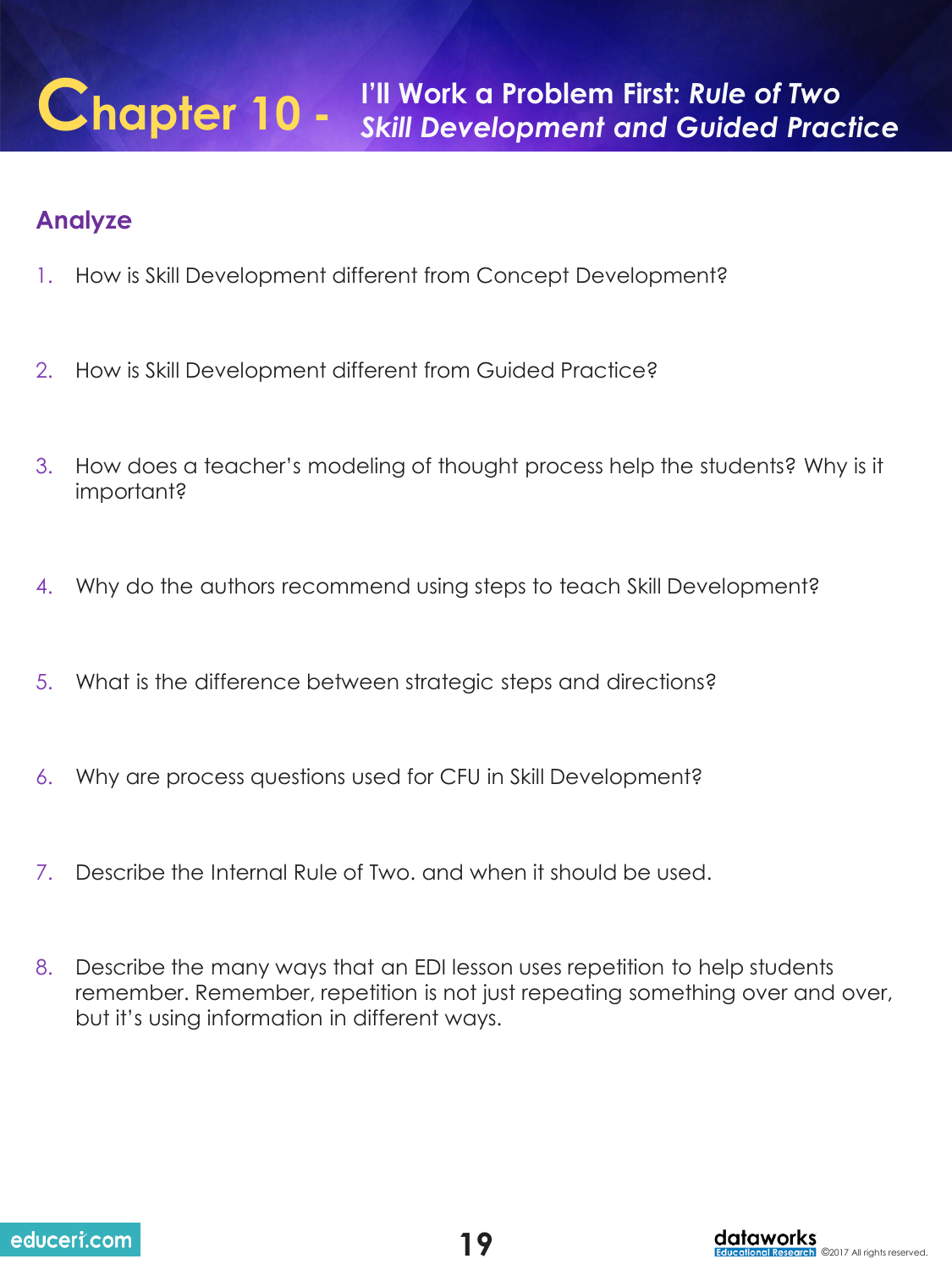#### **Chapter 10 - I'll Work a Problem First:** *Rule of Two Skill Development and Guided Practice*

#### **Analyze**

- 9. What is the difference between procedural knowledge and declarative knowledge?
- 10. What is the literacy approach in teaching, and how does EDI make use of it? How is it different from lecturing with students taking notes?
- 11. What is the advantage of graphic organizers for declarative knowledge lessons?

#### **Activity**

- 1. Last chapter you modeled a concept; now this time sit with a partner and model your thinking for skill development. Discuss how it's different.
- 2. Give an example of how to use the Rule of Two from one of your lessons. Share with the group.
- 3. As a group, go through the long narrated scenario on teaching Skill Development (Lesson is Inferences) and analyze the teaching techniques you see being used.
- 4. Look at your textbook and locate skill development steps in it.
- 5. Look at EDI lessons for your grade at Educeri.com, and identify the steps, matched problems, and CFU questions.



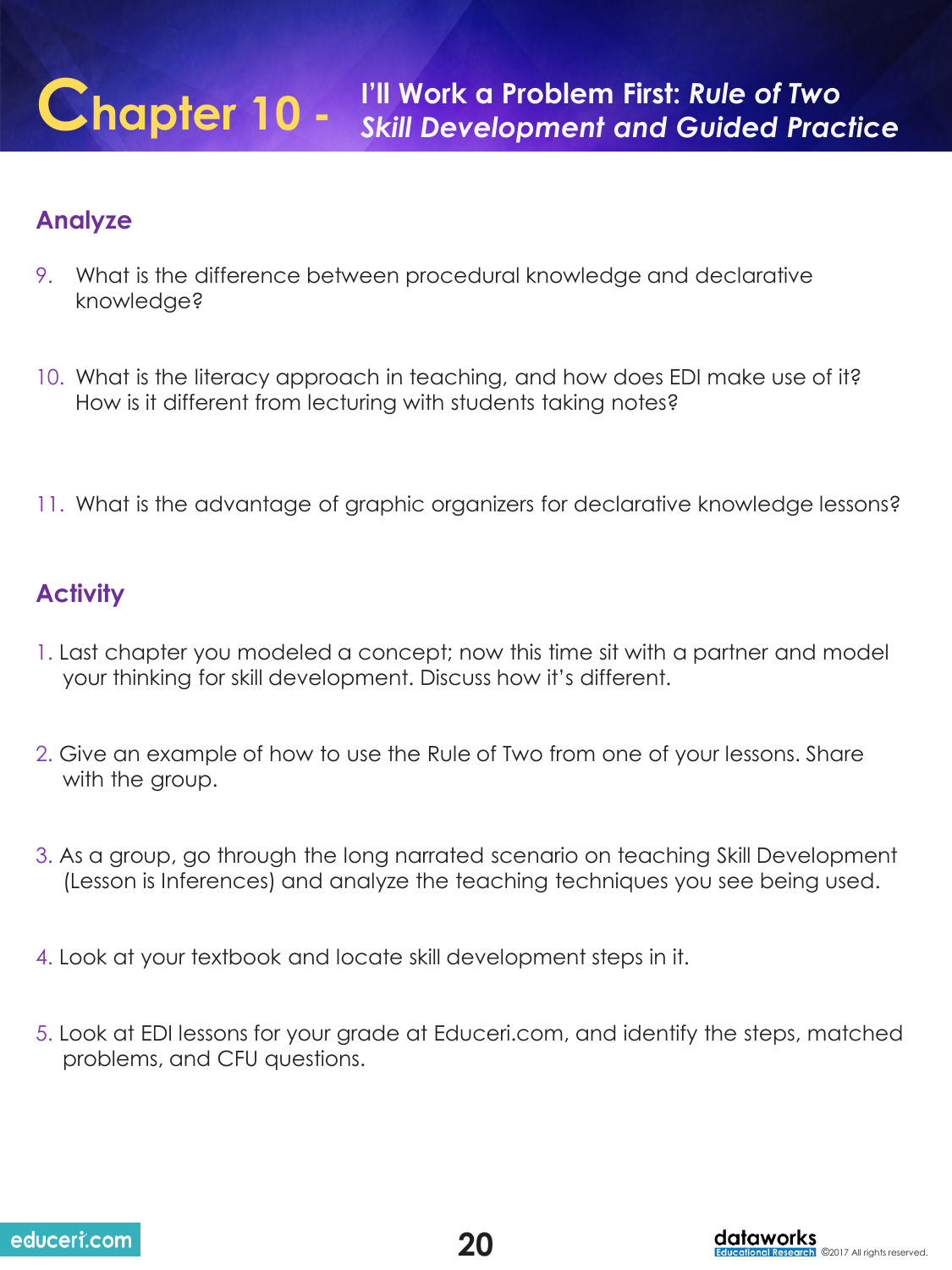#### **Chapter 11 -** *Relevance* **This Is Important To Learn:**

#### **Analyze**

- 1. Describe in your own words the three student motivations that the authors have built in to EDI lessons.
- 2. Describe in your own words the three types of relevance that are useful for bringing out in each lesson.
- 3. Why is a sample test question included in most Relevance sections?

#### **Activity**

1. Go to Educeri.com and look at EDI lessons for your grade. Identify the Relevance questions, examples, and CFU questions.

#### **Look Ahead**

1. How do you determine students understand the concept and skill before you assign homework or review?

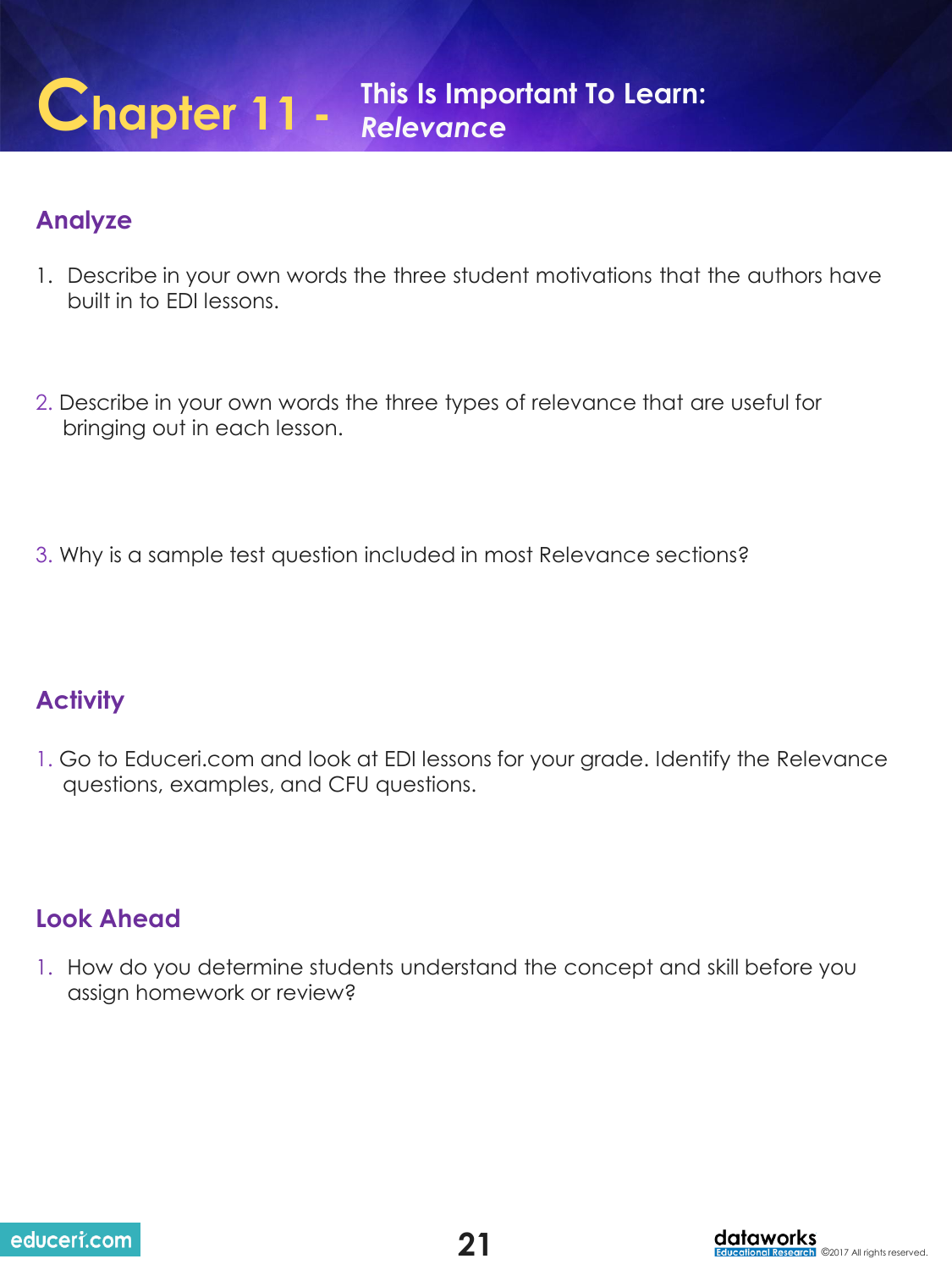#### Chapter 12 - Making One Final Check: *Closing the Lesson*

#### **Analyze**

- 1. What is Lesson Closure and why is it important?
- 2. Describe the three types of closure questions -- skill, concept, and summary.
- 3. Why is it useful to provide a word bank for summary closure?

#### **Activity**

1. Look in your textbooks and try to locate items that could be used for Closure - sample problems, assessment-type questions, and word bank vocabulary.

#### **Look Ahead**

1. With EDI, how do you provide extra help for students who need it?

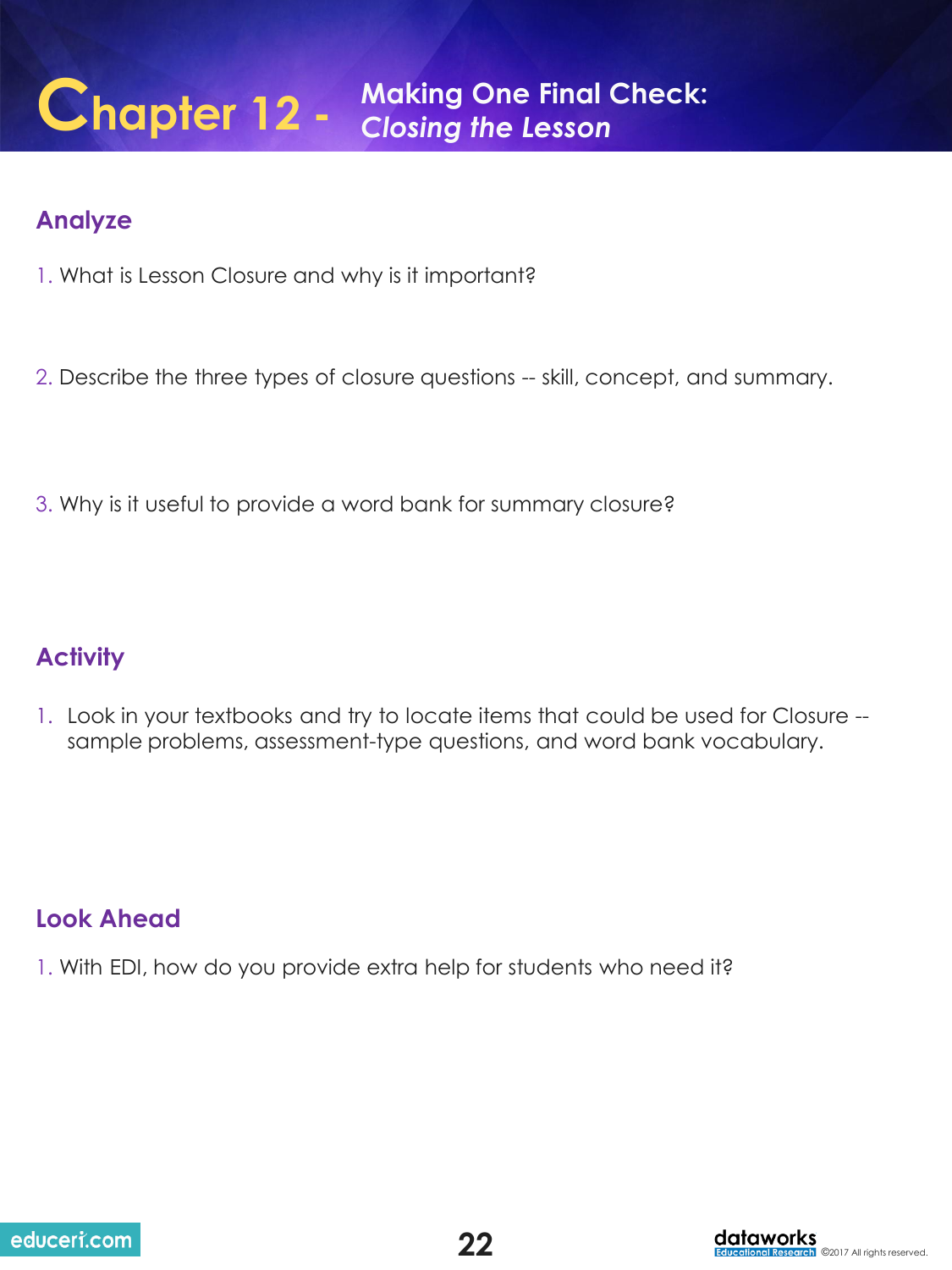#### **Chapter 13 - Planning for Success:**  *Differentiation and Scaffolding*

- 1. Describe the difference between differentiation and scaffolding?
- 2. Why is designing an EDI lesson considered the ultimate scaffolding? Give examples.
- 3. The authors say that when students are unsuccessful in an EDI lesson, "It's not the students; it's the lesson." They also say the shift "from blaming students to providing more effective lessons is the bedrock of school reform." Why do you think they make these comments?
- 4. In planning your EDI lessons, what areas might require special attention to anticipate or avoid student difficulty?
- 5. Why are the clock or pacing calendar not the true determiners of the pace of a lesson?
- 6. What actions do you do at the end of closure if students are not successful?
- 7. How does EDI relate to Response to Intervention (RTI)?

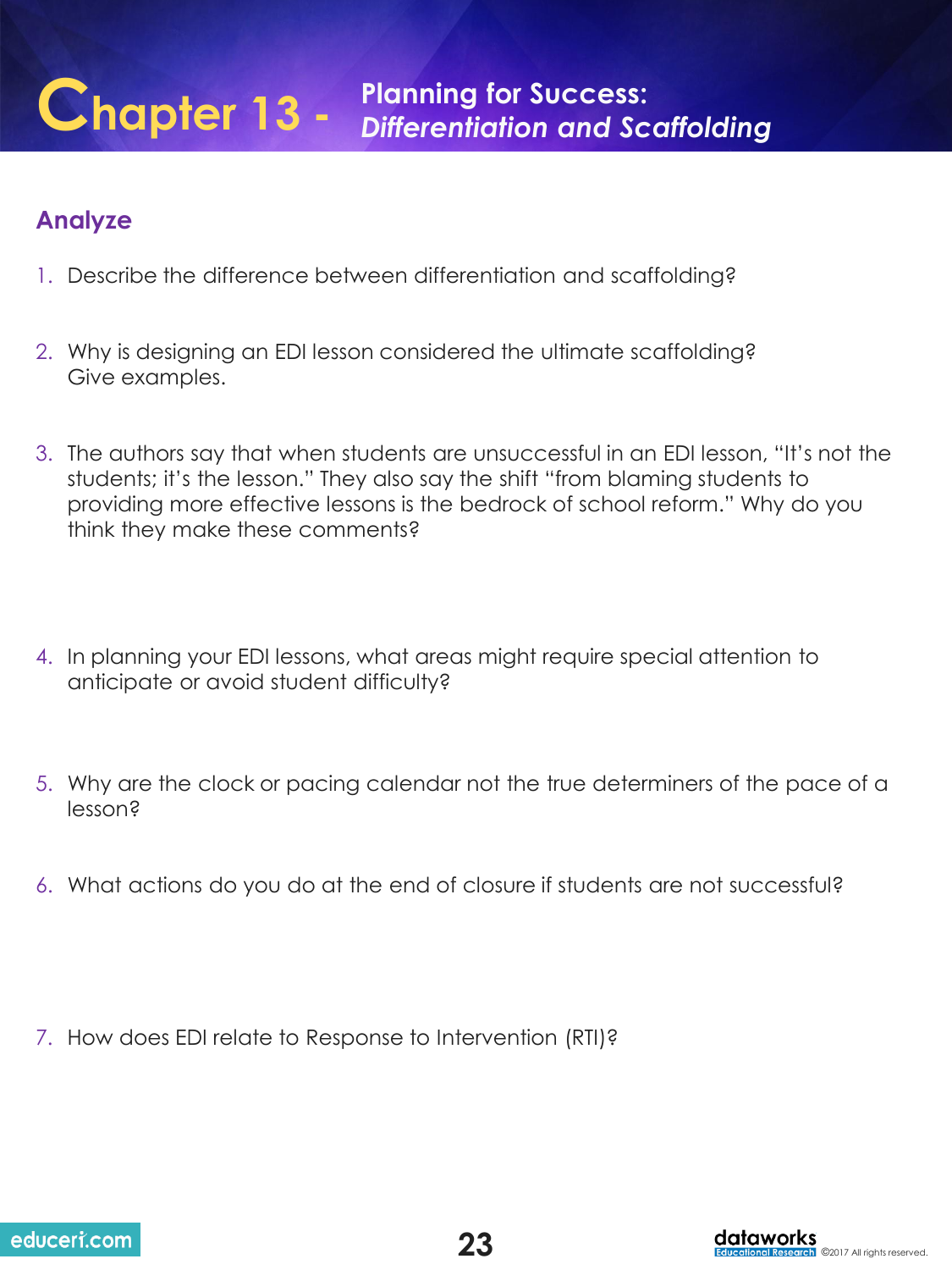#### **Chapter 13 - Planning for Success:**  *Differentiation and Scaffolding*

#### **Analyze (cont.)**

- 8. Make a list of possible problem area checkpoints (where students might have difficulty or you might in explaining) to consider when planning or preparing to teach an EDI lesson. Discuss with the group. This list will help you be more successful with every lesson.
- 9. Look at the chart of the seven Effective Feedback Strategies and discuss how they provide scaffolding for students during the lesson.

#### **Activity**

1. What is the real purpose of homework?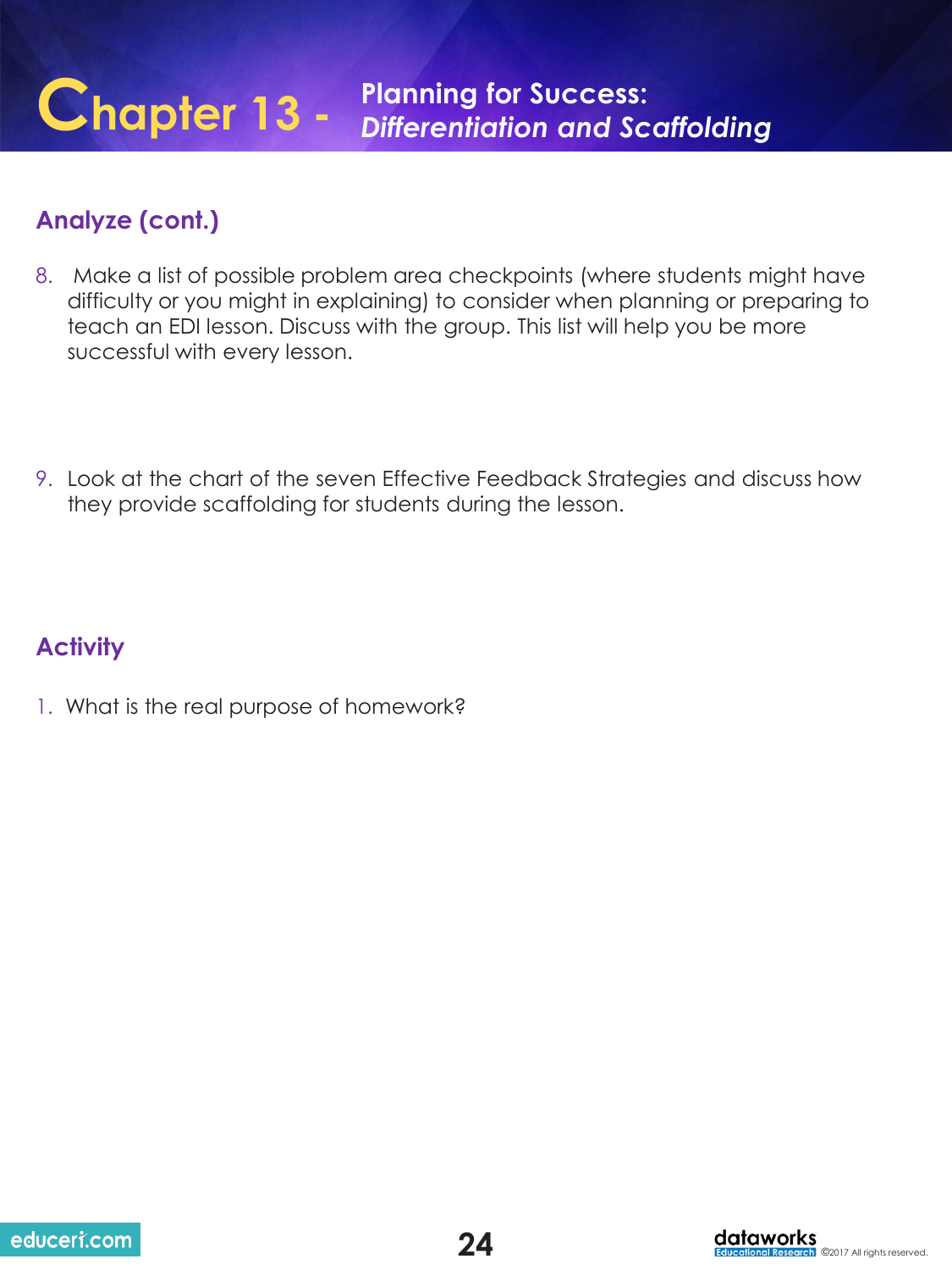# **Chapter 14 -** *Periodic Review*

- 1. How do the authors define Independent Practice?
- 2. Why is giving students additional problems to work not good Independent Practice?
- 3. What is the real purpose of Independent Practice? (or even homework)
- 4. Explain the value of automaticity in learning.
- 5. What is the best way to get students to do homework?
- 6. How can teachers give a structure to Independent Practice to make it more useful?
- 7. What is the goal of Periodic Review?
- 8. What other names might you see in textbooks for Periodic Review?
- 9. What can teachers do to make Periodic Review more effective?



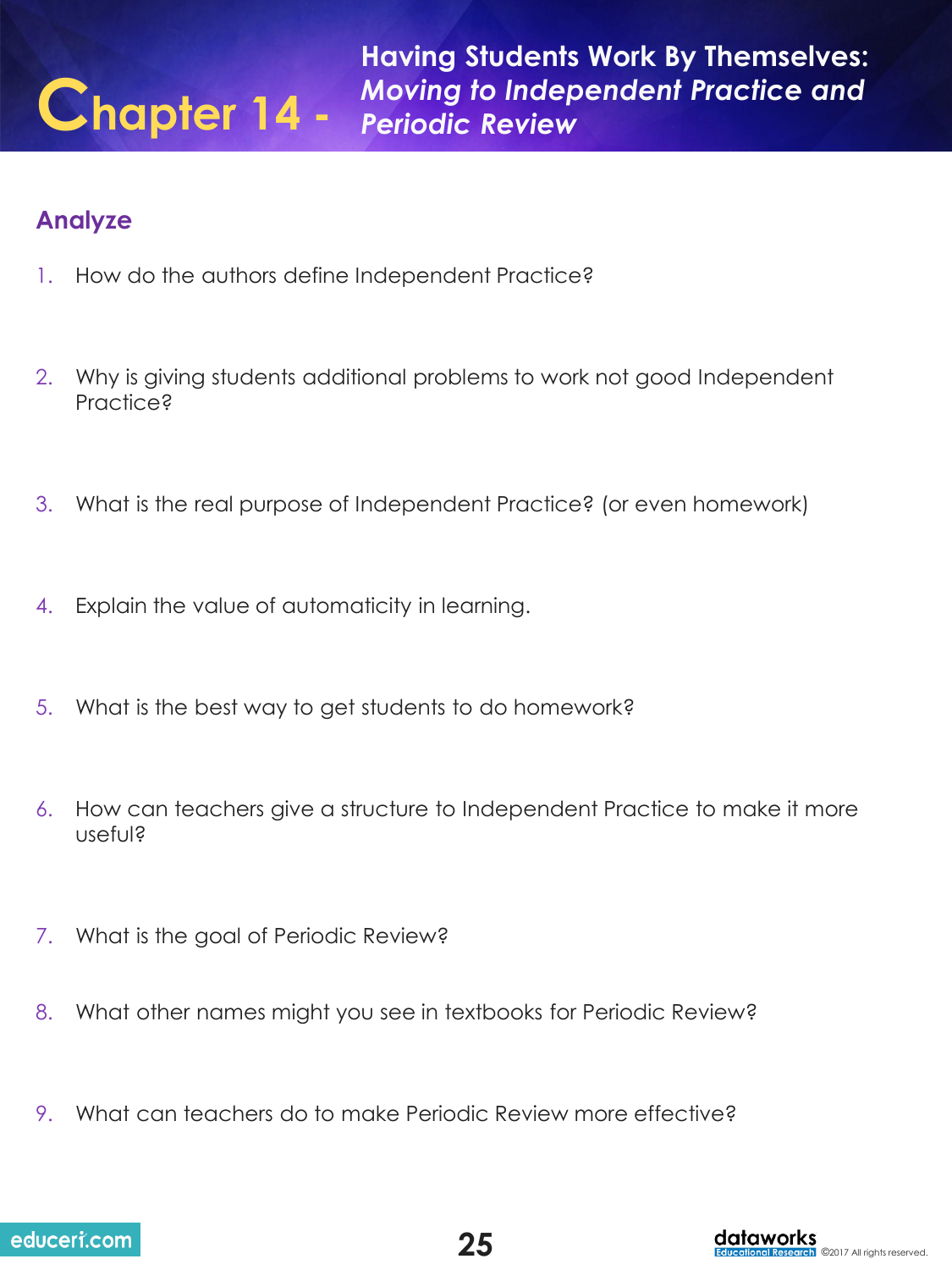# **Chapter 14 -**

**Having Students Work By Themselves:**  *Moving to Independent Practice and Periodic Review*

#### **Activity**

1. Look at homework assignments you've given in the last week, and analyze how you could have introduced them more effectively or included different problems.

#### **Look Ahead**

1. If you already have an approved textbook, how do you modify it to include the EDI components?

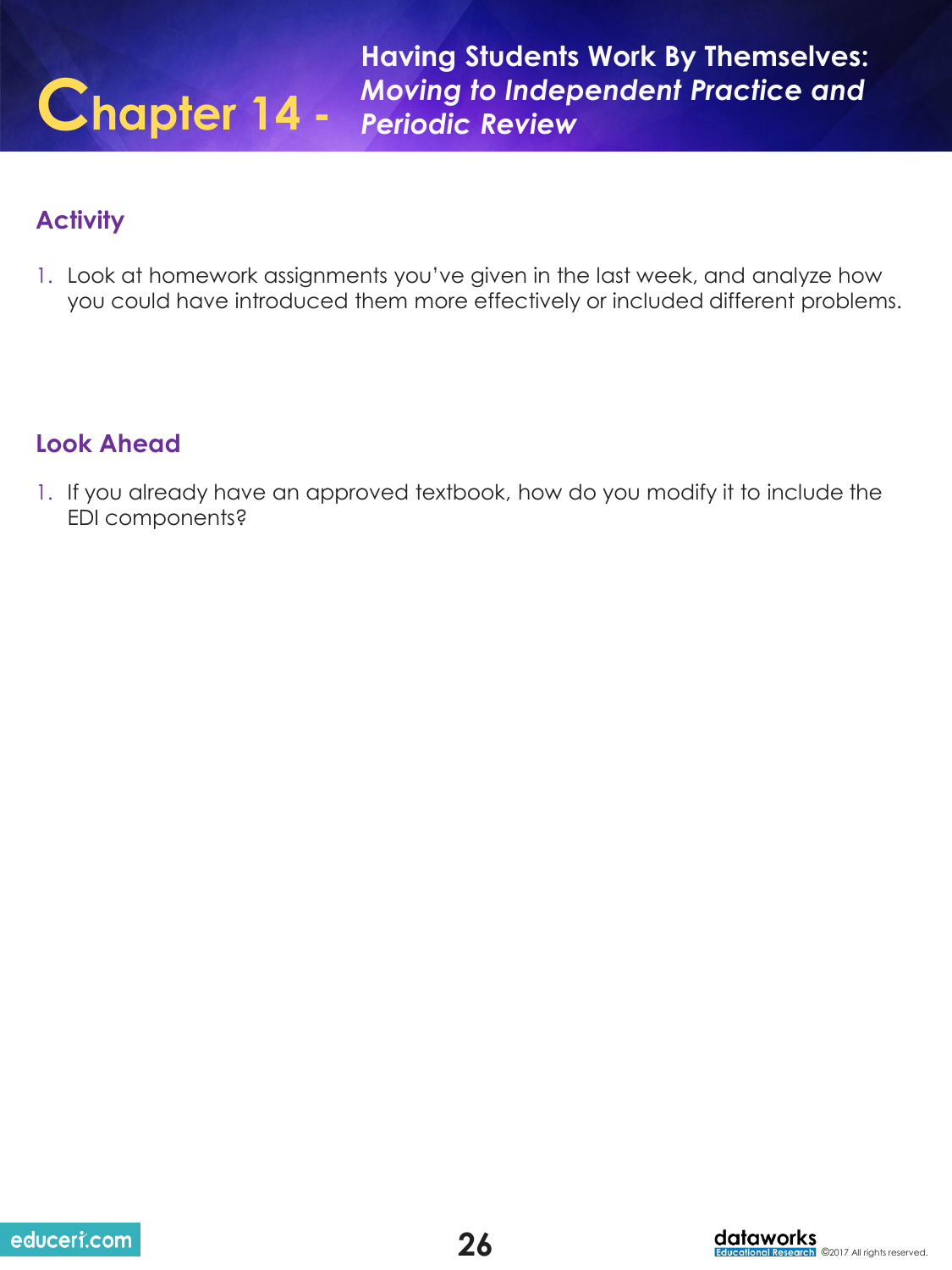#### **Chapter 15 -** *Putting It All Together* **Creating Well-Crafted Lessons:**

- 1. What are some of the problems with textbooks that the authors have identified? What components of a good lesson are missing?
- 2. When you design a lesson from a textbook, you first check for worksheets or problems, and then look for the standard. Why is this important?
- 3. Why should objectives not be written in "kid-friendly" language?
- 4. Explain why you need to deconstruct a textbook standard into proper learning objectives.
- 5. What is the proper way to deliver a Learning Objective to your class?
- 6. What are some criteria for developing a good concept for your lesson?
- 7. Why is it important to modify the textbook to fit the EDI components?
- 8. Why should remedial time be separate from grade-level lessons?

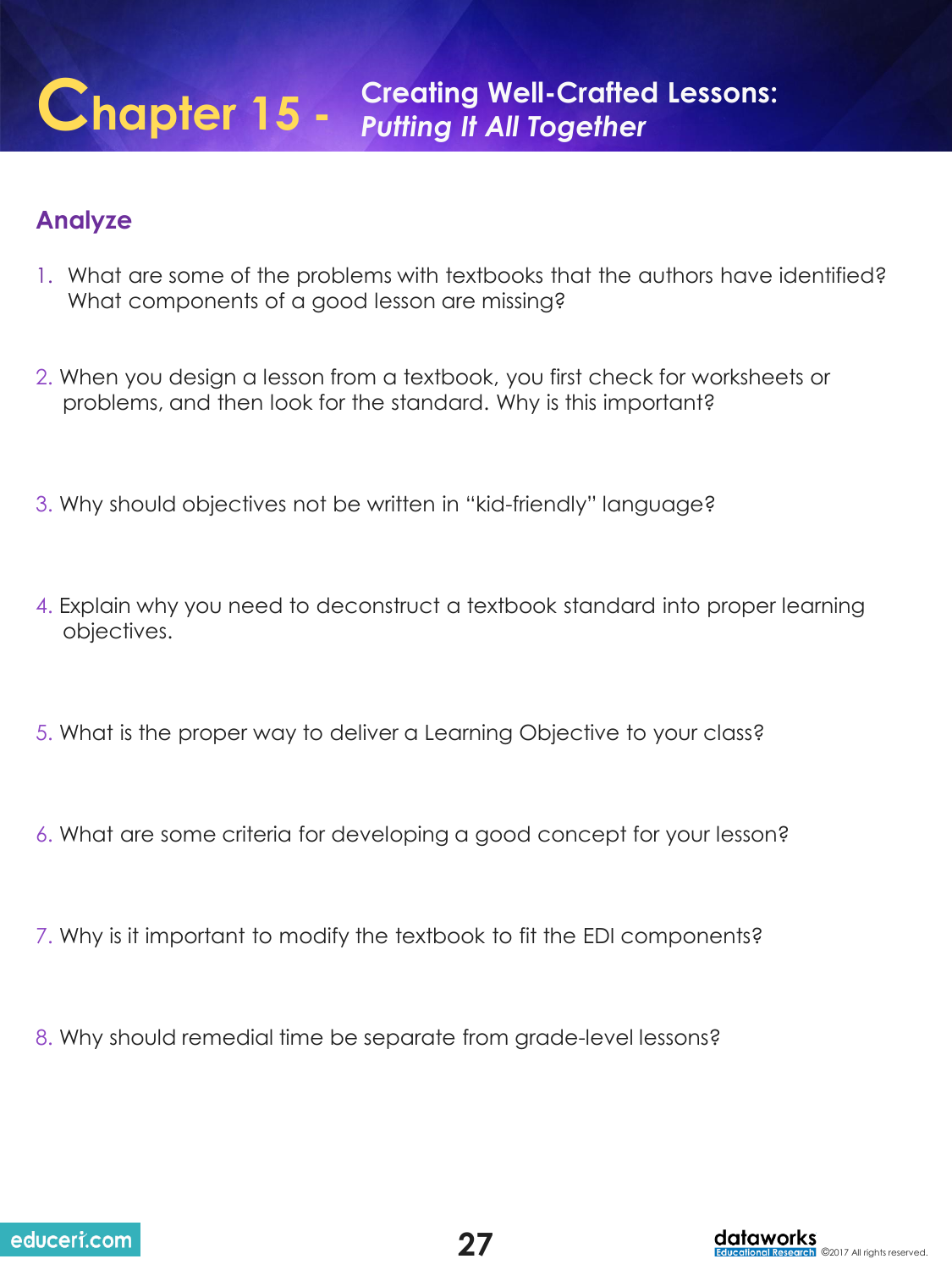#### **Chapter 15 -** *Putting It All Together* **Creating Well-Crafted Lessons:**

#### **Analyze (cont.)**

9. Why is it often better to write Independent Practice after the Learning Objective, and the APK after Skill Development, even though they aren't taught in that order?

10.Why should EDI lessons be used for 66% of the class time?

- 11.Describe some ways you can use EDI strategies even if you don't have a fully developed EDI lesson for your class.
- 12.According to the authors, what is the secret to school reform?

#### **Activity**

1. As a group, make a 3-column list: 1) for each EDI component, 2) how it might be listed in a textbook, and 3) how you might need to adapt or rewrite it.

2. Make a list of which EDI strategies you can adopt in your class right away, and which strategies you will adopt within one month. Discuss with others what steps you have to take to achieve both goals.



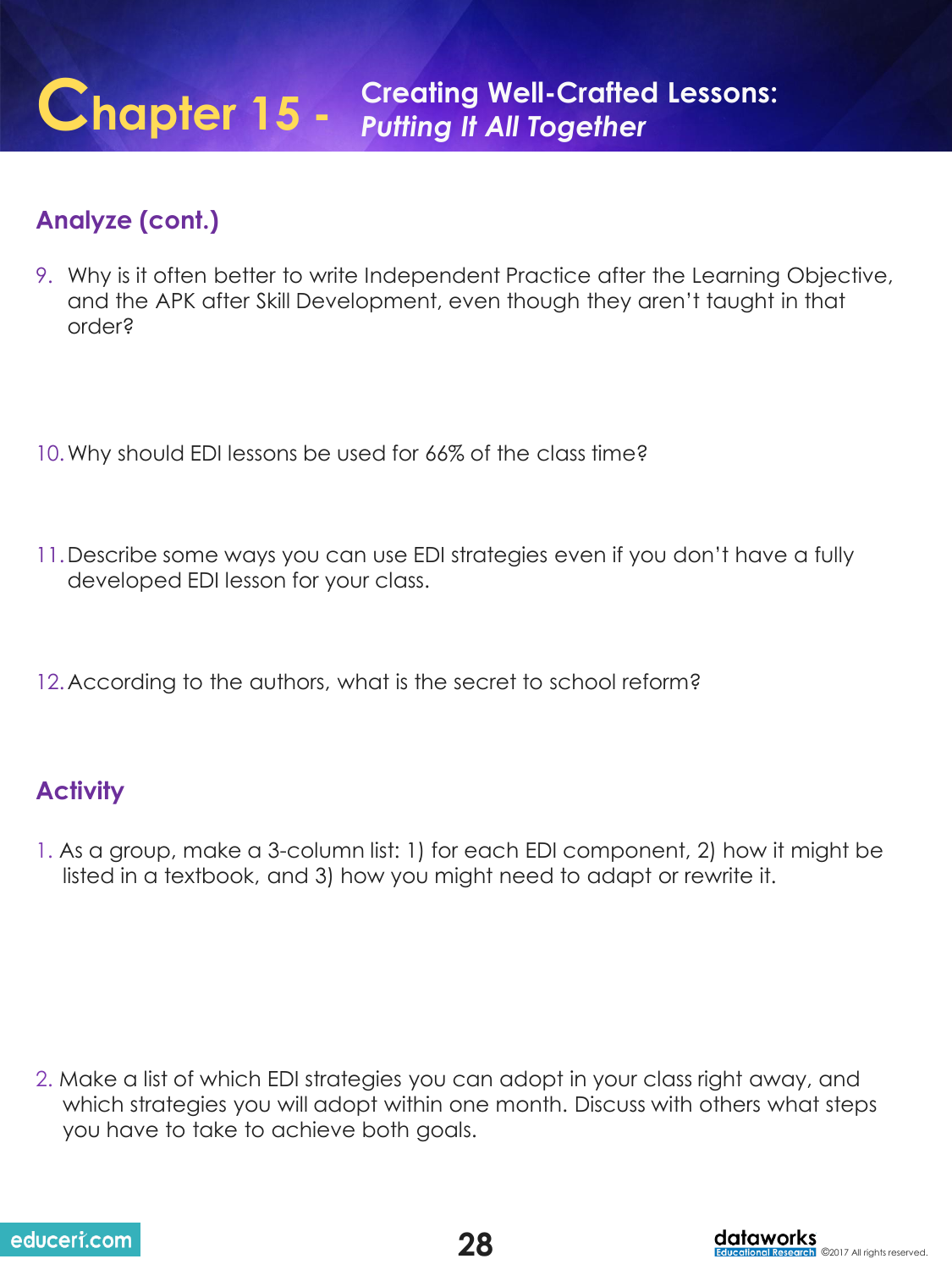# **Chapter 16-**

**Looking at All the Components:**  *Analyzing a Sample Lesson*

#### **Analyze**

1. What are advantages that teachers have when using Educeri lessons?

#### **Activity**

- 1. Work through this lesson, individually or in a group, and identify the delivery strategies that can be used on each page. Take turns "working the page" orally.
- 2. Then do it again with a different lesson, using the Lesson Design Checklist. This will help to build automaticity in recognizing lesson components and delivery strategies.

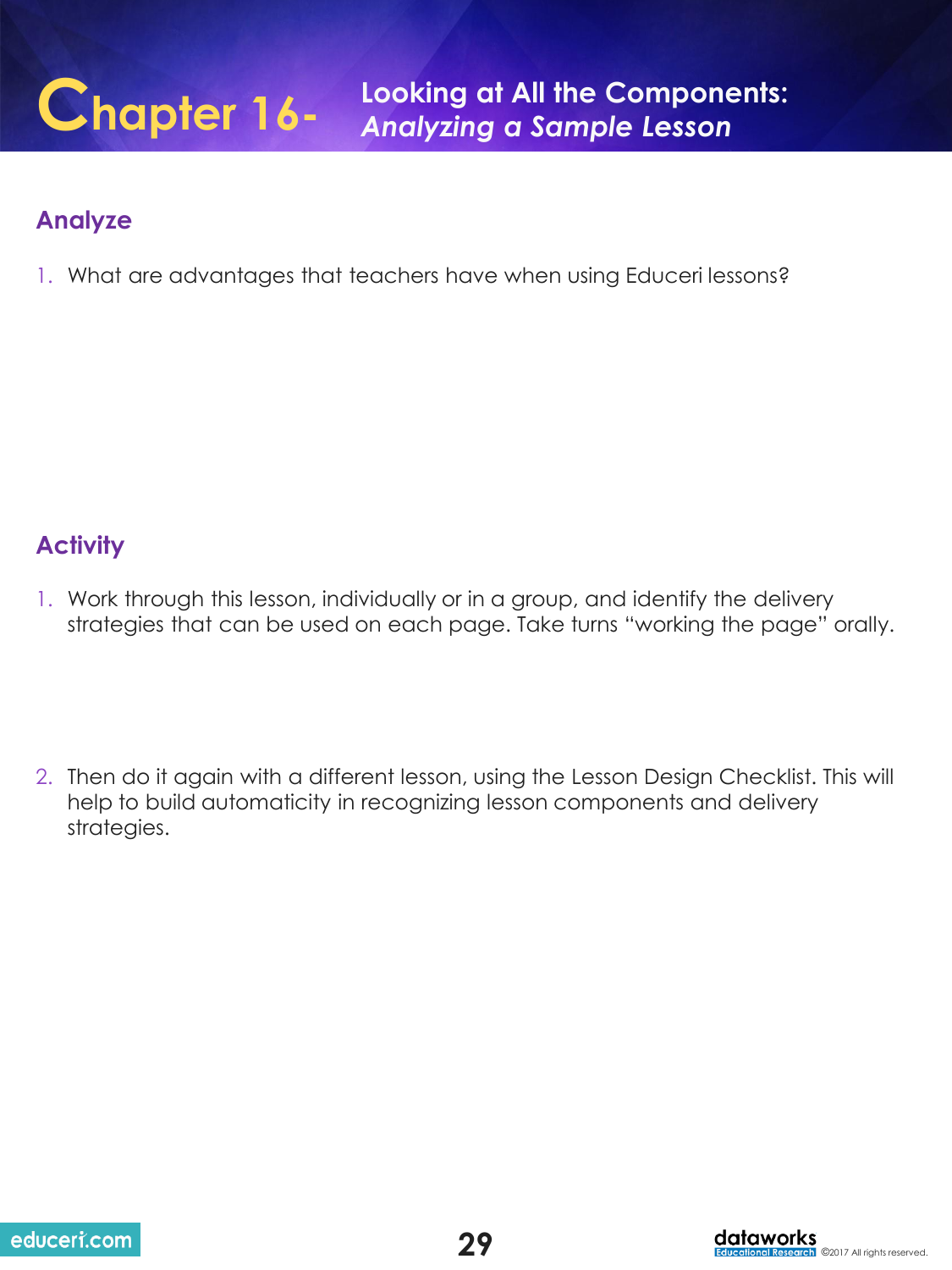

#### **Activity**

1. Study the chart of Direct Instruction models on p. 206. Note how different researchers have essentially identified the same 7-9 steps for a good lesson.

2. List your Top 3 or Top 10 insights gained from studying this book. Identify what changes you can make in your classroom based on this book.

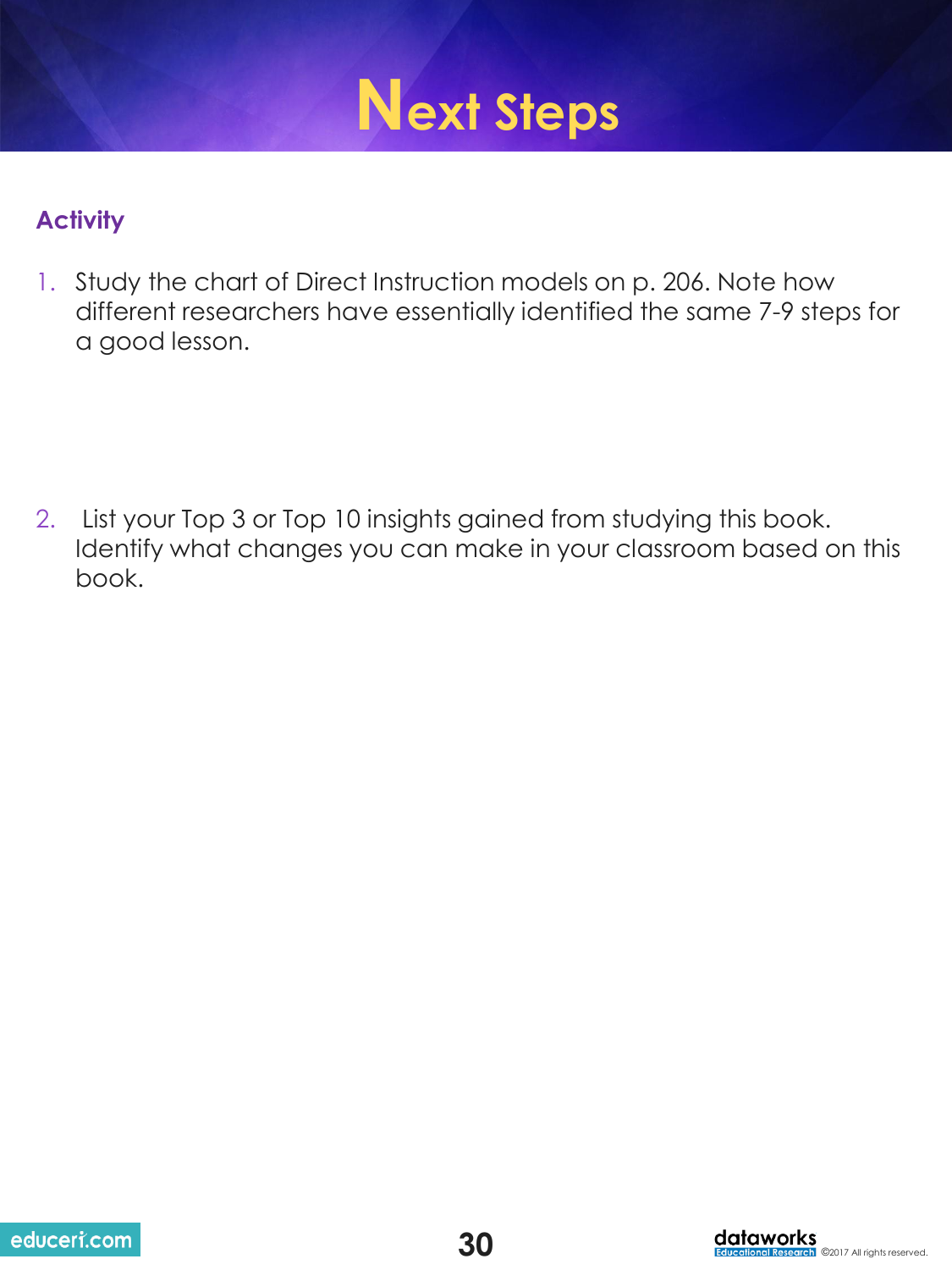educeri.com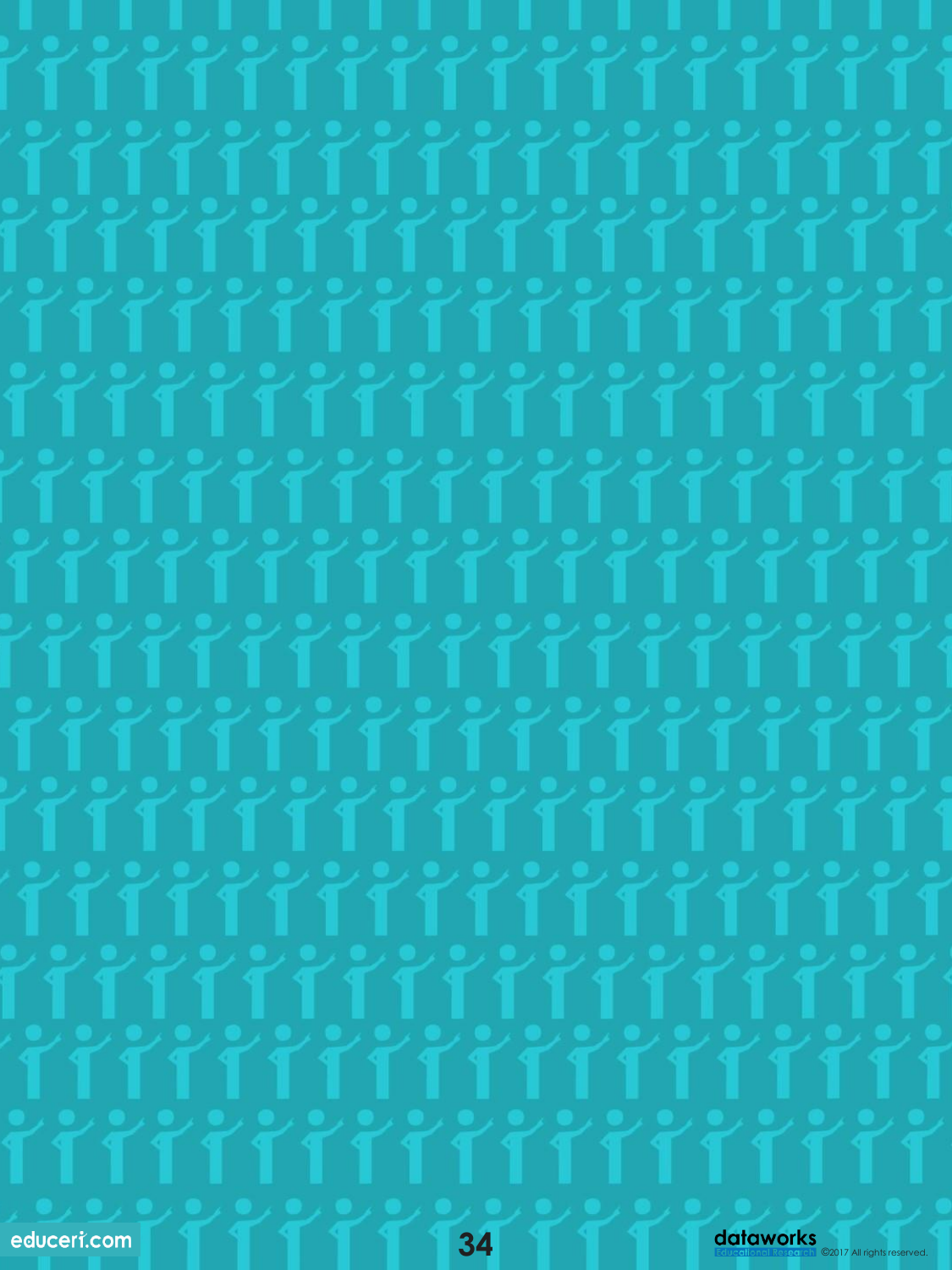educeri.com